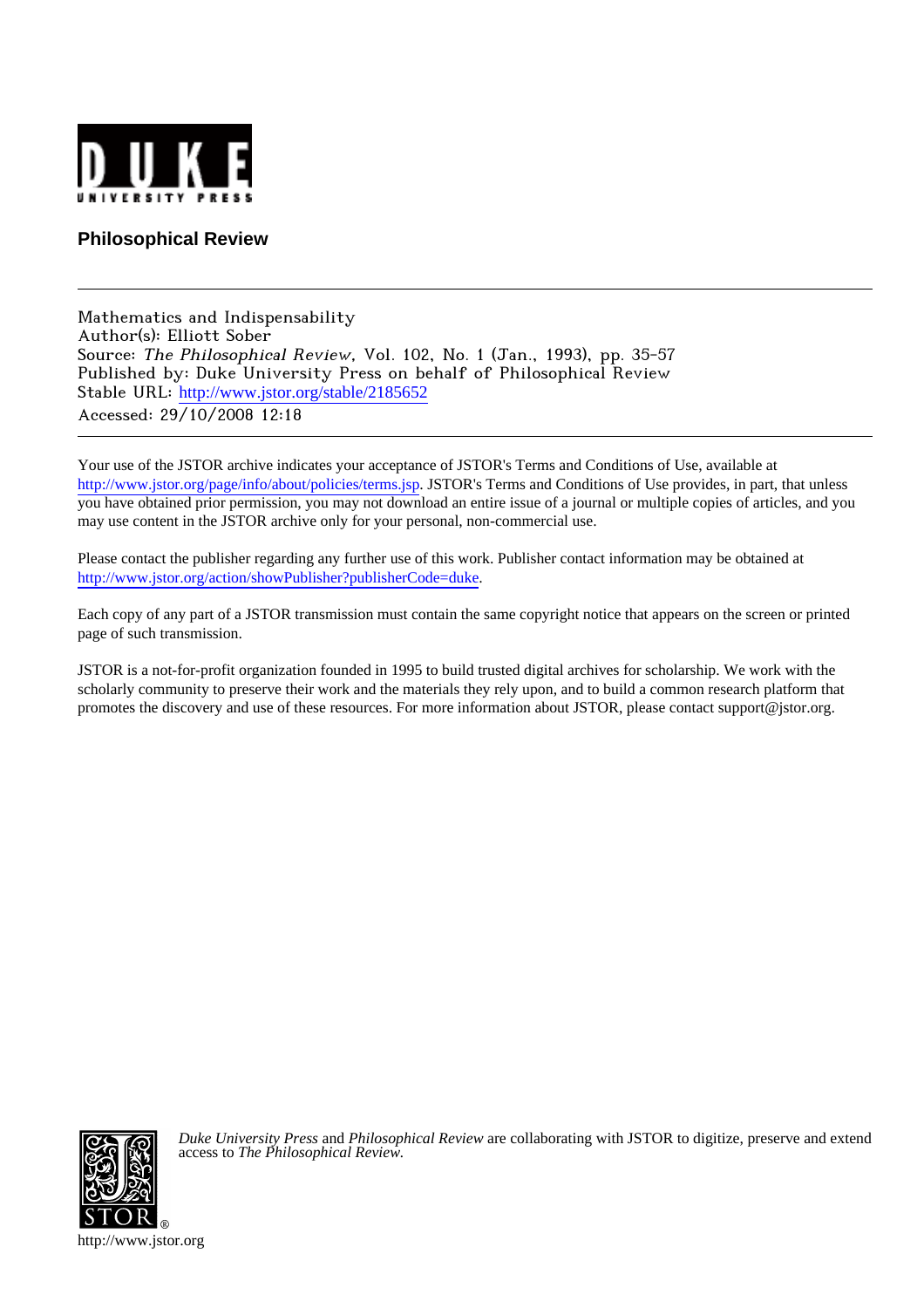# Mathematics and Indispensability<sup>1</sup> **Elliott Sober**

## 1. Introduction

Mathematics plays an indispensable role in the explanations that modern science provides of empirical phenomena. From this unexceptionable observation, a controversial philosophical conclusion is sometimes drawn. The claim is advanced that the empirical success of a scientific theory confirms the mathematical claims embedded within it. According to this line of thinking, we have reason to believe that mathematical statements are true, and that the entities they quantify over *exist*, because mathematics is indispensable to empirical science.

This indispensability argument for mathematical realism gives voice to an attitude towards confirmation elaborated by Quine. Ouine's holism—his interpretation of Duhem's thesis—asserts that theories are confirmed only as totalities. A theory makes contact with experience only as a whole, and so it receives confirmation only as a whole. If mathematics is an inextricable part of a physical theory, then the empirical success of the theory confirms the entire theory-mathematics and all.<sup>2,3</sup>

<sup>&</sup>lt;sup>1</sup>My thanks to Martin Barrett, Ellery Eells, Berent Enc, Malcolm Forster, Martha Gibson, Paula Gottlieb, Geoffrey Hellman, Penelope Maddy, Greg Mougin, Alan Musgrave, LaVerne Shelton, Alan Sidelle, Dennis Stampe, Leora Weitzman, and the anonymous referees of this journal for useful comments on earlier drafts of this paper.

<sup>&</sup>lt;sup>2</sup>Here is a characteristic passage from Quine:

Ordinary interpreted scientific discourse is as irredeemably committed to abstract objects—to nations, species, numbers, functions, sets—as it is to apples and other bodies. All these things figure as values of the variables in our overall system of the world. The numbers and functions contribute just as genuinely to physical theory as do hypothetical particles. (1981, 149-50)

The implied conclusion is that our confidence in the existence of numbers and their ilk should be no more hesitant than our confidence in the existence of "apples and other bodies."

<sup>&</sup>lt;sup>3</sup>Since this indispensability argument is often attributed to Putnam, it is well to consider one of his formulations of the argument: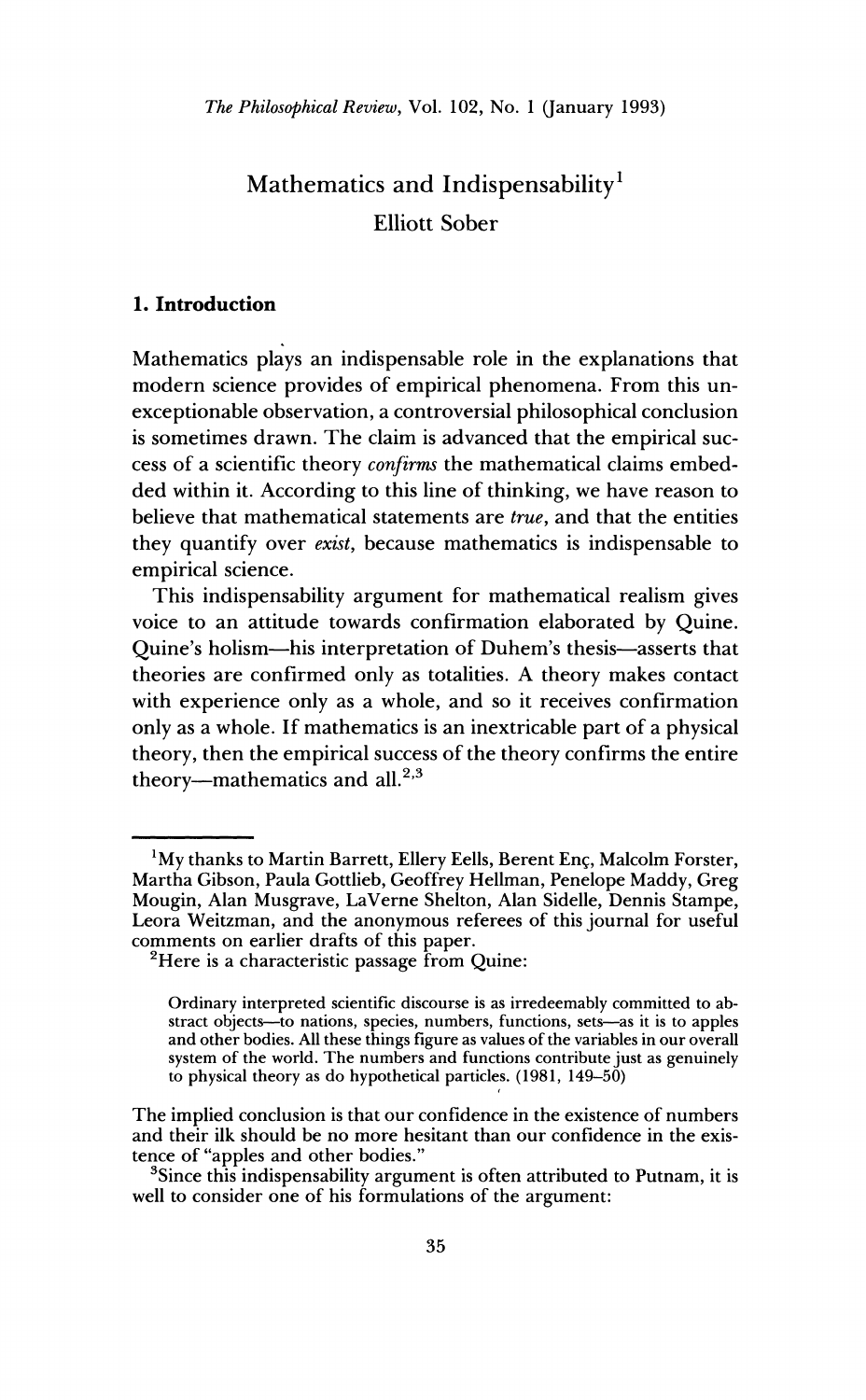Part of the appeal of this argument is that it applies to an issue in the philosophy of mathematics a form of argument that seems quite central to the activity of science as a whole. Why are we entitled to believe that there are genes and quarks? Because positing their existence is indispensable—we cannot explain what we observe without the theories that say that such things exist. Here Platonism in the philosophy of mathematics draws on the same resources that seem to nourish realism with respect to biology and physics.<sup>4</sup>

Indispensability arguments have been challenged by critics of scientific realism. For example, Van Fraassen (1980) and Fine (1984) contend that such arguments are question-begging. An exponent of Van Fraassen's constructive empiricism disavows inference to the best explanation. For Van Fraassen, the only scientific question about mathematics, genetics, and particle physics is whether the theories they contain are empirically adequate. To go beyond this judgment and draw some conclusion about truth is to hazard opinions that transcend what science demands and evidence can provide. Perhaps numbers, genes, and quarks are indispensable posits; but for a constructive empiricist, this is no strong evidence that such things exist.

Van Fraassen's empiricism is a form of agnosticism. He does not assert that numbers, genes, and quarks are useful fictions. Neither does he interpret scientific theories nonliterally; he grants that number theory, genetics, and particle physics quantify over things

<sup>[</sup>Q]uantification over mathematical entities is indispensable for science, both formal and physical; therefore we should accept such quantification; but this commits us to accepting the existence of the mathematical entities in question. This type of argument stems, of course, from Quine, who has for years stressed both the indispensability of quantification over mathematical entities and the intellectual dishonesty of denying the existence of what one daily presupposes.  $(1971, 347)$ 

In this passage, Putnam makes no mention of *empirical* confirmation. However, I think it is fair to say that Putnam has been widely interpreted as arguing for mathematical realism on the grounds that mathematics is indispensable in empirical theories that have been empirically successful.

 $\rm ^4$ You don't have to be a realist or a Platonist to think that the indispensability of a mathematical or physical postulate would be strong evidence for its truth. For example, Field  $(1980)$  develops his case for nominalism by trying to show that mathematical objects are dispensable.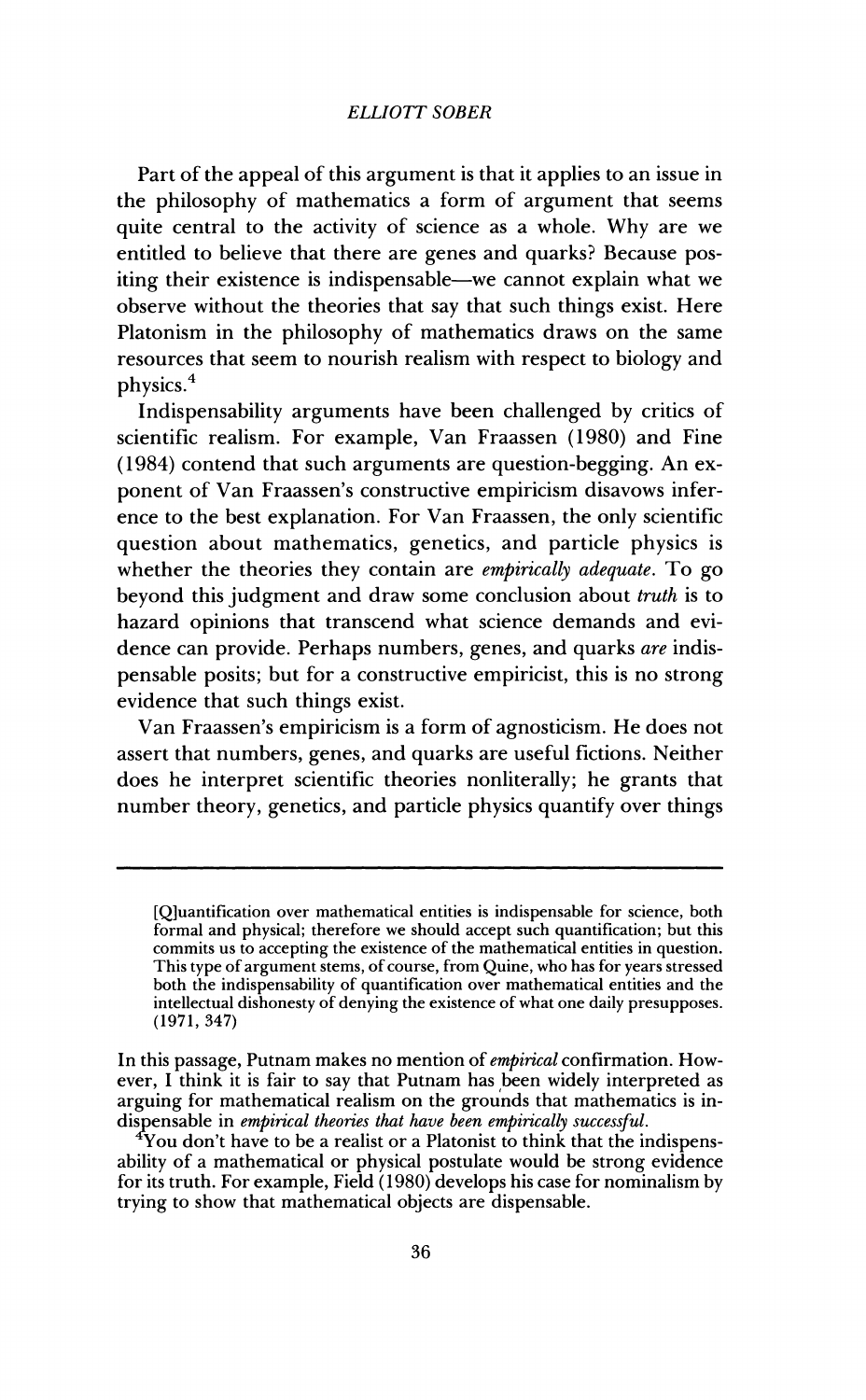we cannot observe. Constructive empiricism differs from fictionalism on the one hand and instrumentalism on the other. It enioins us to suspend judgment about the truth value of statements that are about unobservables.

In the shifting terrain of this debate, at least one fixed point can be discerned. Realists persuaded by indispensability arguments affirm the existence of numbers, genes, and quarks. Van Fraassen's empiricism remains agnostic with respect to all three. The point of agreement is that the posits of mathematics and the posits of biology and physics *stand or fall together*. The mathematical Platonist can take heart from this consensus; even if the existence of numbers is still problematic, it seems no more problematic than the existence of genes or quarks.

If the two positions just described were the only ones possible, there could be no objection to this melding of numbers with genes and quarks. However, the position I call *contrastive empiricism* (Sober 1990a) stands opposed to both realism and to Van Fraassen's empiricism. As it turns out, contrastive empiricism entails that coalescing mathematics with empirical science is highly problematic. I believe that there is an important kernel of truth in abductive arguments for genes and quarks. But no counterpart argument exists for the case of numbers.

Of course, the existence of this third way would be uninteresting. if contrastive empiricism were wholly implausible. However, I will argue that contrastive empiricism captures what makes sense in standard versions of realism and empiricism, while avoiding the excesses of each. This third way is a middle way; it cannot be dismissed out of hand.<sup>5</sup>

<sup>&</sup>lt;sup>5</sup>Contrastive empiricism is not the only position that sees a big difference between indispensability arguments concerning genes and quarks and indispensability arguments concerning numbers. Musgrave points out that

filf we view [the indispensability argument for natural numbers] from a Popperian perspective, it begins to lose its charm. Imagine that all the evidence that  $induces$  scientists to believe (tentatively) in electrons turned out differently.  $\dots$ Popperians think this *might* happen to any of the theoretical posits of science. But can we imagine natural numbers going the way of phlogiston, can we imagine evidence piling up to the effect that there are no natural numbers? This must be possible, if the indispensability argument [for numbers] is right and natural numbers are a theoretical posit in the same epistemological boat as electrons.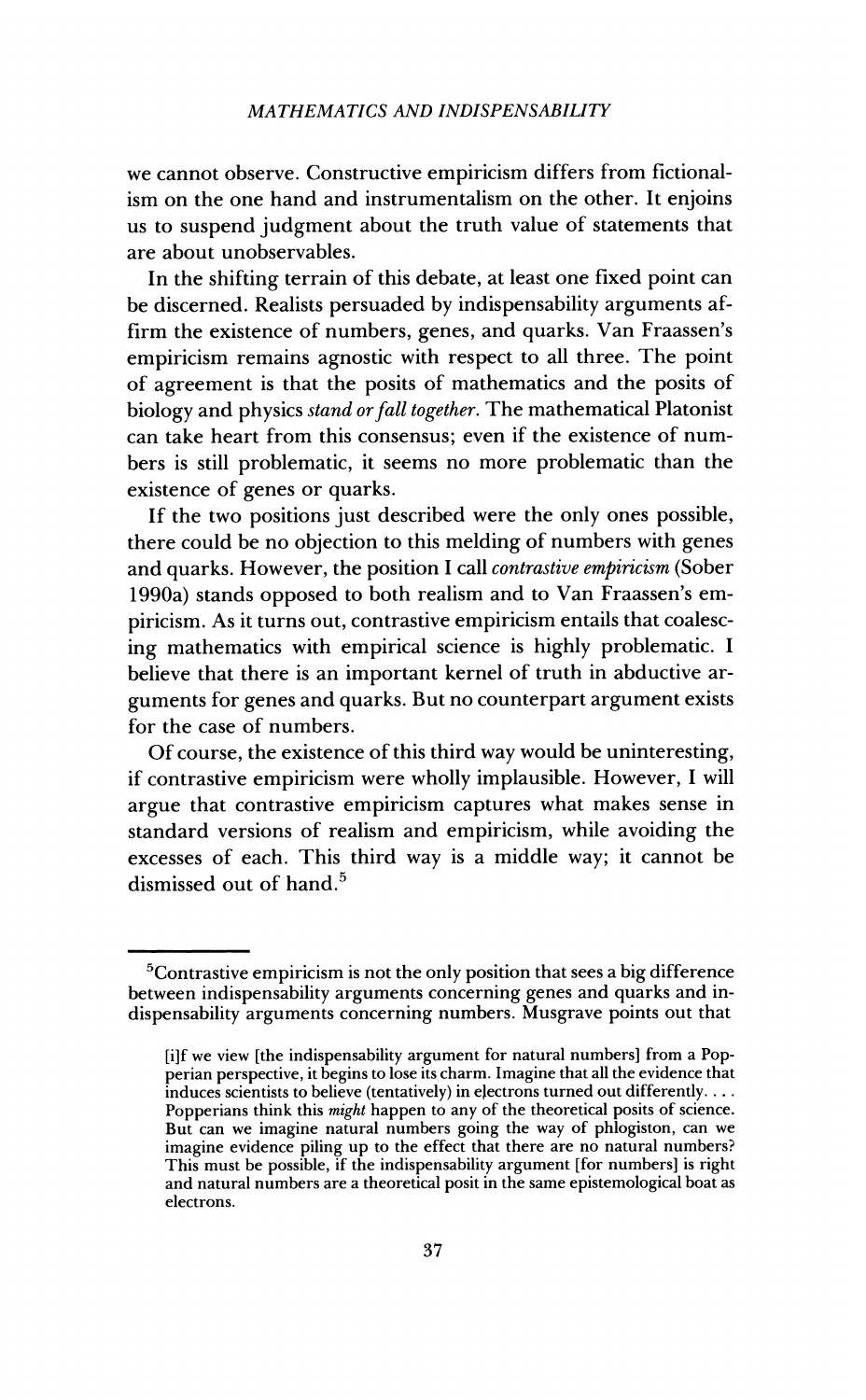#### 2. Contrastive Empiricism

How should we represent the idea that a set of observations favors one explanatory hypothesis over another? It is standard scientific practice to understand this idea in terms of the concept of likelihood. The likelihood of a hypothesis,  $H$ , relative to a set of observations O, is the probability the hypothesis confers on the observations. Don't confuse the likelihood of the hypothesis with its probability;  $P(O/H)$  is quite different from  $P(H/O)$ . The Likelihood Principle (Edwards 1972) says that this mathematical idea can be used to characterize the idea of differential support:

Observation O favors  $H_1$  over  $H_2$  if and only if  $P(O/H_1)$  $P(O/H_2)$ .

How is the idea of "indispensability" connected with the Likelihood Principle? When a scientist considers a set of competing hypotheses, and one of them says that the observations were quite probable, while the other hypotheses say that the observations were immensely improbable, it is natural to conclude that only the first hypothesis makes the observations nonmiraculous. The scientist may be inclined to regard the first hypothesis as indispensable. The data discriminate among the competing hypotheses in such a way

But surely, if natural numbers do exist, they exist of necessity, in all possible worlds. If so, no empirical evidence concerning the nature of the actual world can tell against them. If so, no empirical evidence can tell in favour of them either. (1986, 90–91)

Musgrave then elaborates this argument within a hypothetico-deductive framework. He points out that if a mathematical theory is not merely logically consistent but also consistent with any (consistent) scientific theory, then adding it to a "scientific theory does not enable us to derive any conclusions about the world that do not follow from the scientific theory alone" (1986, 91).

Although there are important points of affinity between this Popperian formulation and contrastive empiricism, a few differences should be noted. First and most importantly, contrastive empiricism is not a form of hypothetico-deductivism. Second, my argument will be independent of whether we can imagine empirical evidence being developed against the claim that numbers exist. And finally, I do not assume that necessary truths cannot be tested empirically. Both my agreements and my disagreements will be spelled out in what follows.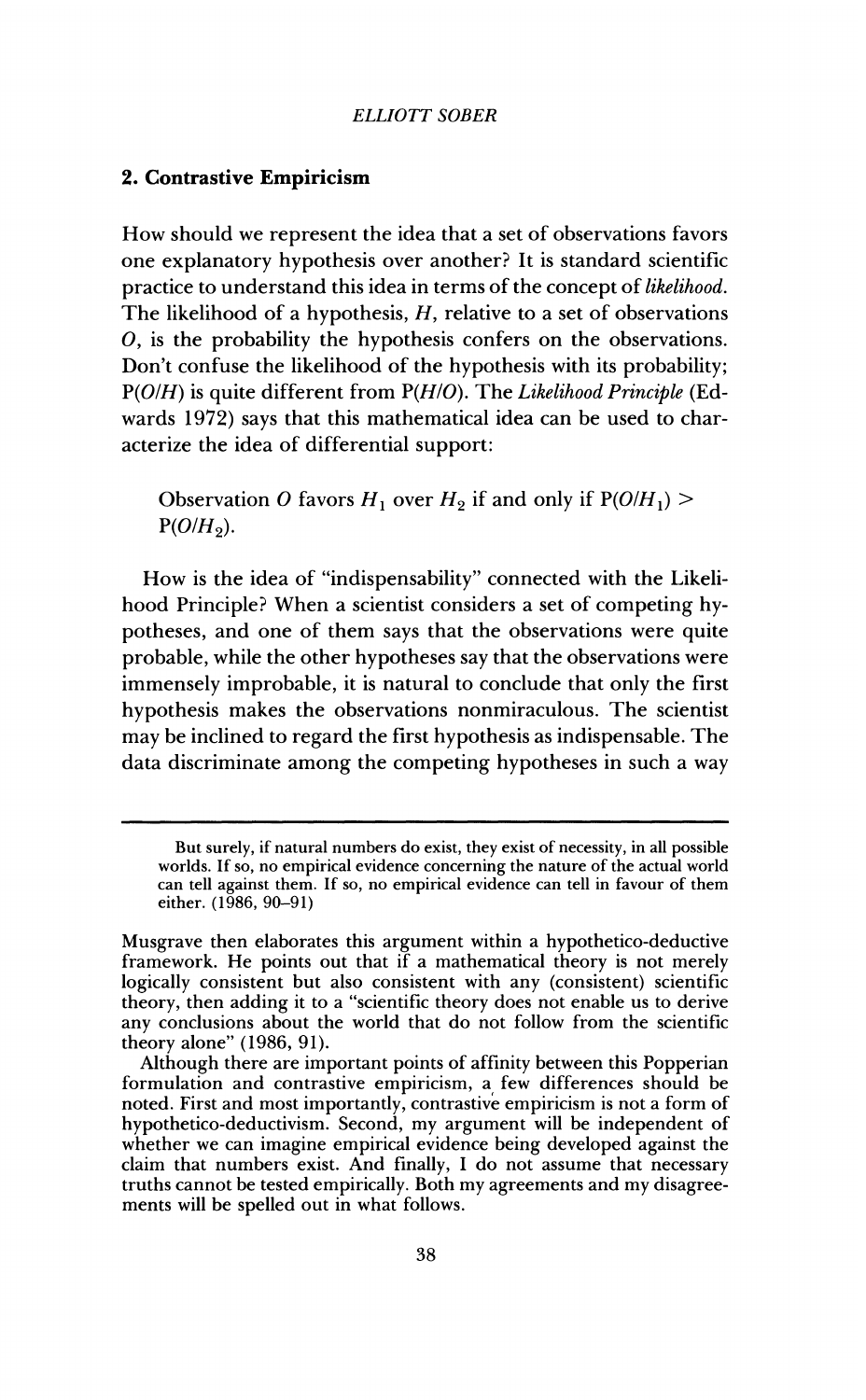that only one of them can be viewed as a plausible explanation of the data.

A limiting case of the Likelihood Principle arises when all the probabilities are 1 or 0. If O can be deduced from  $H_1$  (perhaps with the aid of antecedently plausibly background assumptions  $A$ ), while  $\neg$ O can be deduced from  $H_2$  (again with the aid of A), then the truth of O provides the strongest possible reason for favoring  $H_1$ over  $H_2$ .  $H_1$  is now indispensable in an especially strong sense.

The Likelihood Principle entails that the degree of support a theory enjoys should be understood relatively, not absolutely. A theory competes with other theories; observations reduce our uncertainty about this competition by discriminating among alternatives. The evidence we have for the theories we accept is evidence that favors those theories over others.

The idea that support is a relative matter means that  $O$  may favor  $H_1$  over  $H_2$ , but may fail to discriminate between  $H_1$  and  $H_3$ . The evidence we have for the theories we believe does not favor those theories over all possible alternatives. Our evidence is far less powerful, the range of alternatives that we consider far more modest.

If we view the Likelihood Principle as the vehicle by which observations are brought to bear on theories, what sorts of theories can we evaluate in the light of observations? The Likelihood Principle imposes no limitations on the vocabulary that scientific theories may deploy. Theories may be evaluated for their likelihoods whether or not they quantify over unobservables. Van Fraassen (1980, 22), though he cites likelihood with approval, constructs an epistemology that drastically restricts that concept's domain of application. My view is that science aims to evaluate the support of hypotheses; it makes no difference whether those theories are strictly about observables.

According to contrastive empiricism, science attempts to solve discrimination problems. Consider the following triplet of hypotheses:

- $(X_1)$  Moriarty (not Jones) committed the murder.
- $(X_2)$  Jones (not Moriarty) committed the murder.
- Moriarty did not commit the murder, although all the  $(X_3)$ evidence will make it appear that he did.

The clues gathered by Holmes may discriminate between  $X_1$  and  $X_2$ . But no evidence, gathered by Holmes or by anyone else, will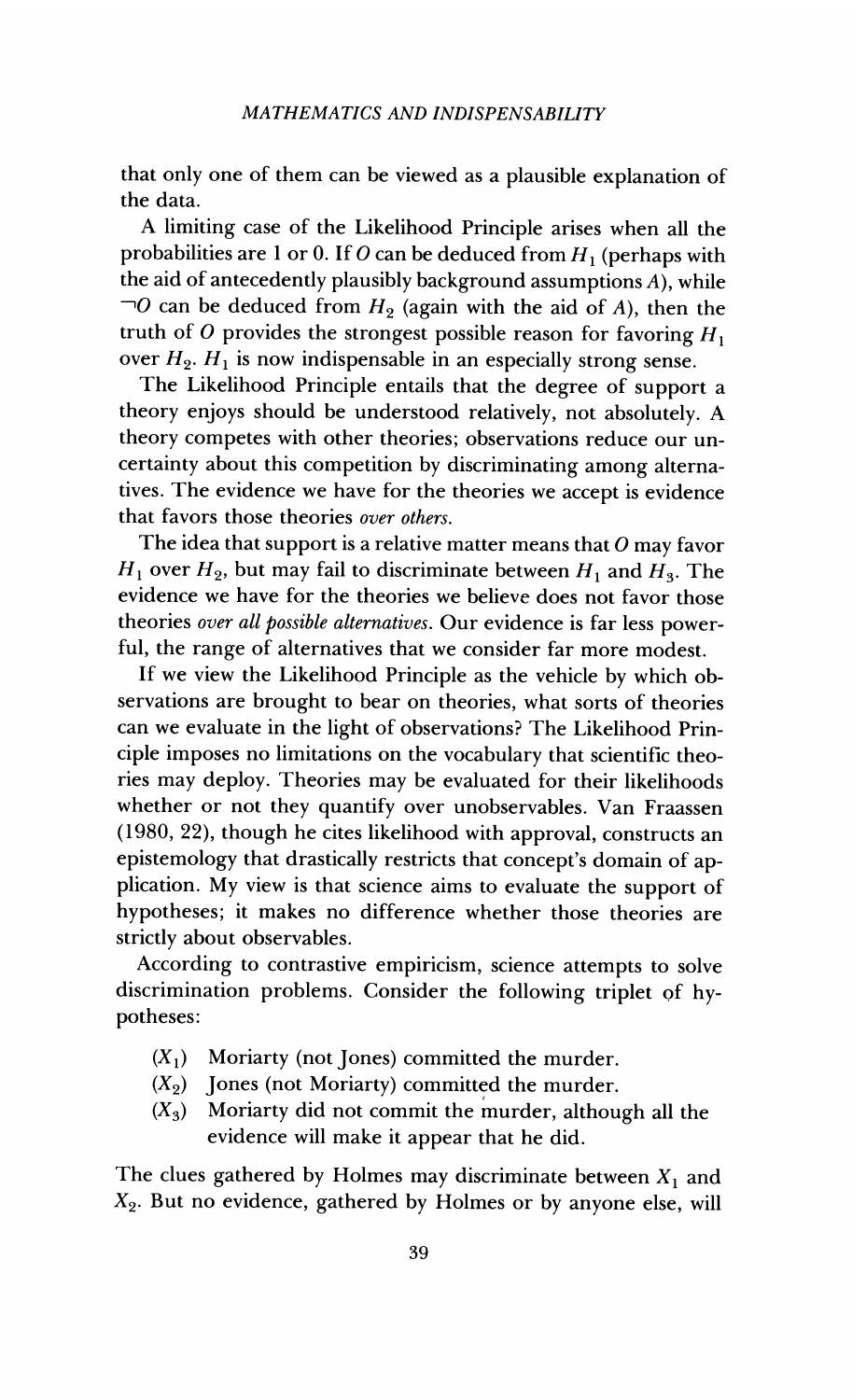discriminate between  $X_1$  and  $X_3$ . Contrastive empiricism views the first discrimination problem, but not the second, as scientifically soluble.

Precisely the same conclusions apply to the following triplet of hypotheses:

- $(Y_1)$  Space-time is curved.
- $(Y_2)$  Space-time is flat.
- $(Y_3)$  Space-time is not curved, although all the evidence will make it appear that it is.

An independently plausible physics allows empirical evidence to be brought to bear on the task of discriminating between  $Y_1$  and  $Y_2$ . However, no evidence can solve the problem of discriminating between  $Y_1$  and  $Y_3$ .

 $X_1$ , I suppose, is a hypothesis that is "strictly about observables," so Van Fraassen's constructive empiricism will have no objection to our forming an opinion about its truth value.  $Y_1$ , however, is not "strictly about observables," so Van Fraassen holds that it is not the business of science to form an opinion about its truth value. For Van Fraassen, the epistemic attitude one should take towards a hypothesis depends on what the hypothesis is about.

Contrastive empiricism differs from constructive empiricism in this respect. Contrastive empiricism emphasizes the parallelism between the Xs and the Ys. Observation can separate  $X_1$  from some competing hypotheses, but not from others; the same is true for  $Y_1$ . The fact, if it is a fact, <sup>6</sup> that  $X_1$  is strictly about observables, while  $Y_1$ is not, makes no difference, as far as contrastive empiricism is concerned.<sup>7</sup>

<sup>&</sup>lt;sup>6</sup>In Sober 1990a I raise some questions about the use Van Fraassen makes of the concept of *aboutness* in his formulation of constructive empiricism.

<sup>&</sup>lt;sup>7</sup>Numbers, genes, and quarks have in common the fact that our standard theories about each can be contrasted with predictively equivalent alternatives. All of these discrimination problems are insoluble, according to contrastive empiricism. However, it will be argued in what follows that arithmetic nonetheless differs from genetics and particle physics; the difference concerns whether our confidence in the theories we believe rests on their having been tested against predictively nonequivalent alternatives.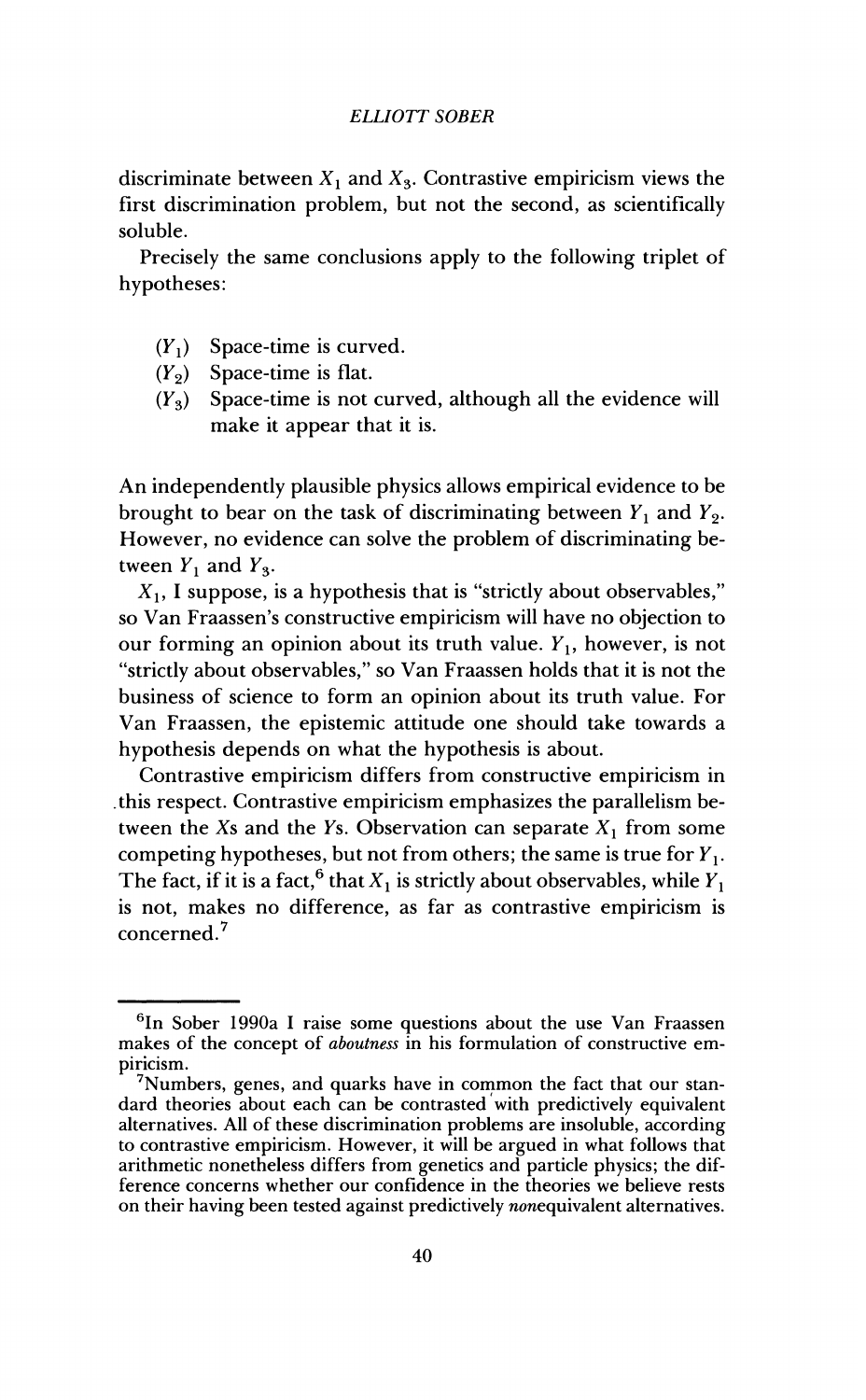Contrastive empiricism differs from constructive empiricism in that the former does not limit science to the task of assigning truth values to hypotheses that are strictly about observables. What the hypotheses are *about* is irrelevant; what matters is that the competing hypotheses make different claims about what we can observe. Put elliptically, the difference between the two empiricisms is that constructive empiricism focuses on *propositions*, whereas contrastive empiricism focuses on *broblems*. The former position says that science can assign truth values only to *propositions* of a particular sort; the latter says that science can solve *problems* only when they have a particular character.<sup>8</sup>

Notice that an observation solves the problem of discriminating between " $H_1$  is true" and " $H_2$  is true" if and only if it solves the problem of discriminating between " $H_1$  is empirically adequate" and " $H_2$  is empirically adequate." Those who see likelihood as the device by which observations give us information about the plausibility of hypotheses will find no difference between these two problems. It follows that Van Fraassen's constructive empiricism is committed to there being some other epistemic guide to evaluating theories besides their likelihoods. Indeed, at least one of Van Fraassen's arguments for constructive empiricism brings an additional consideration out into the open. Van Fraassen (1980, 36) says that "H is true" entails but is not entailed by "H is empirically adequate" (if  $H$  is not strictly about observables), which means that the first is always less *probable* than the second. Here Van Fraassen seems to join forces with the Bayesians, who think that the probabilities of hypotheses, and not just their likelihoods, are welldefined and epistemically relevant.

Even though Van Fraassen here embraces a Bayesian idea to defend constructive empiricism, Bayesians should be reluctant to follow him at this point. Logically weaker hypotheses are always more probable, so a resolute focus on maximizing probability in-

<sup>&</sup>lt;sup>8</sup>Contrastive empiricism has some affinities with the empiricism of Carnap (1956); I agree with Carnap that there are two types of questions. However, contrastive empiricism has no commitment to verificationism; nor do I think that answering an external question is usefully thought of as adopting a language. And surely Carnap was wrong to think that the sentences that answer external questions must have some special *linguistic* characteristic.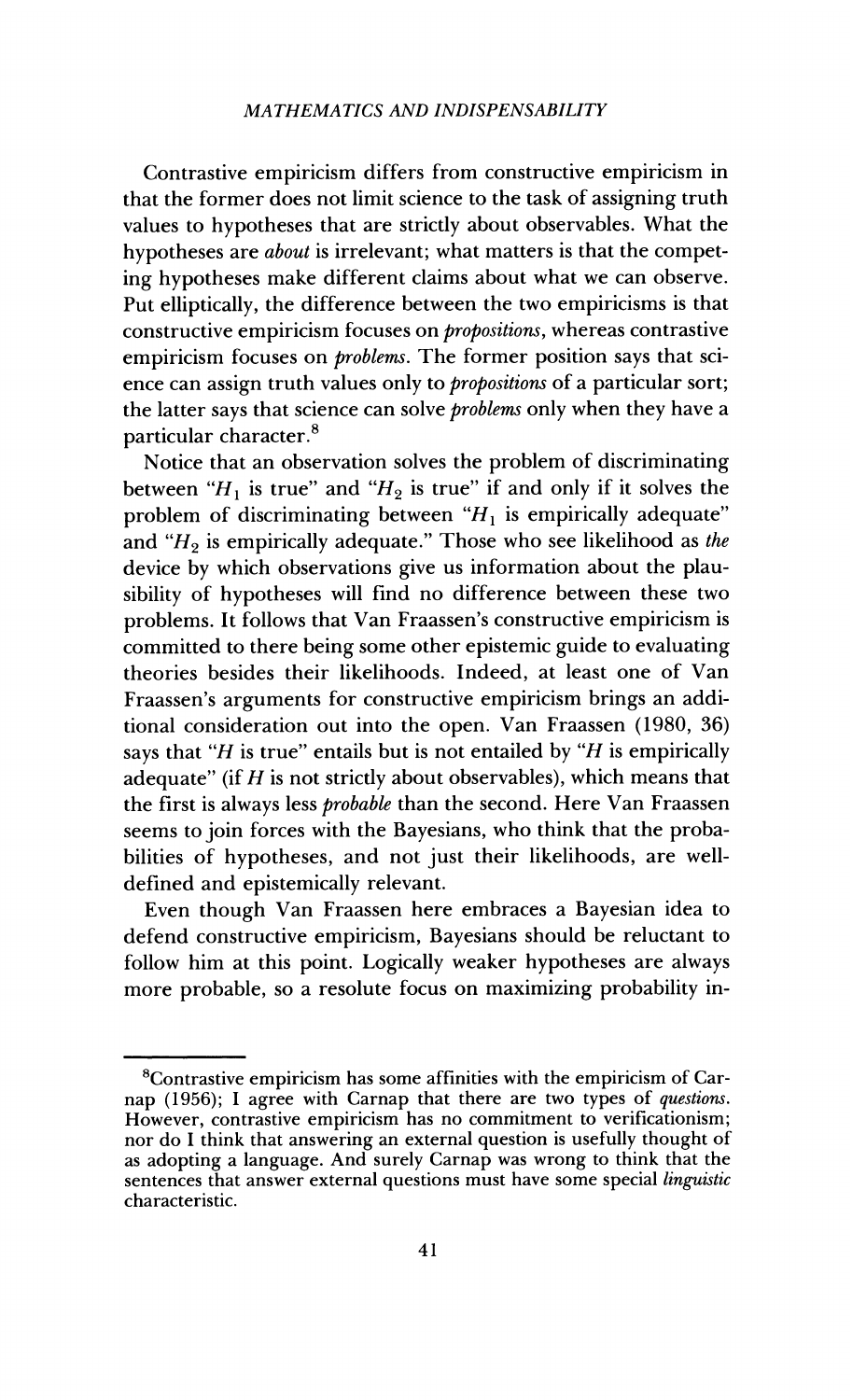evitably leads one to weaker and weaker hypotheses (an idea that Popper has emphasized). In any event, why not say that "H is true" does not compete with " $H$  is empirically adequate," in which case the difference in probability between them would not matter, even if those probabilities were perfectly well-defined?

Although contrastive empiricism does not limit science to a study of observable phenomena, the concept of observation is nonetheless an important one for that position. If we are to discriminate among explanations by appeal to observations, what should we count as an observation? Certainly, there is no need for the idea that observations are absolutely theory-neutral or that they are incorrigible. In practice, what counts as an observation is relative to the discrimination problem at hand. The statement "The meter reads 9.4" may count as an observation statement in one problem, but may be the very hypothesis under test in another. In the dispute between two theories, an observation is any detectable feature of the environment on which both theories can agree. Instrumentation may be used at will. And it is not to be denied that we vouchsafe the reliability of instrumentation by appeal to theories. When scientists engage in detection, that process ultimately makes contact with the senses they possess. However, instruments extend the reach of the senses, by producing surface phenomena (meter readings, etc.) that are reliable indicators of what we cannot observe directly. Contrastive empiricism requires the concept of  $de$ tection, not that will-o'-the-wisp, direct and theory-neutral observation.

Detection has a purely ontological as well as an epistemic side. If we can detect the states of  $X$  by discovering the states of  $Y$ , then  $X$ and  $Y$  must be correlated. Correlation is an objective concept: whether two parts of reality are correlated does not depend on anyone's being able to know that they are. But there is more to detectability than correlation and it is here that epistemic considerations become relevant. What is valuable about the states of a measuring device (whether that device is the human eye or a radar screen) is not just that they are correlated with the states of some other part of reality, but that we can know what state the measuring device is in and also know which states of the device are associated with which states of the part of reality of interest. For observations to help us adjudicate between rival theories, we must be able to agree on which observation statements are true and on how those statements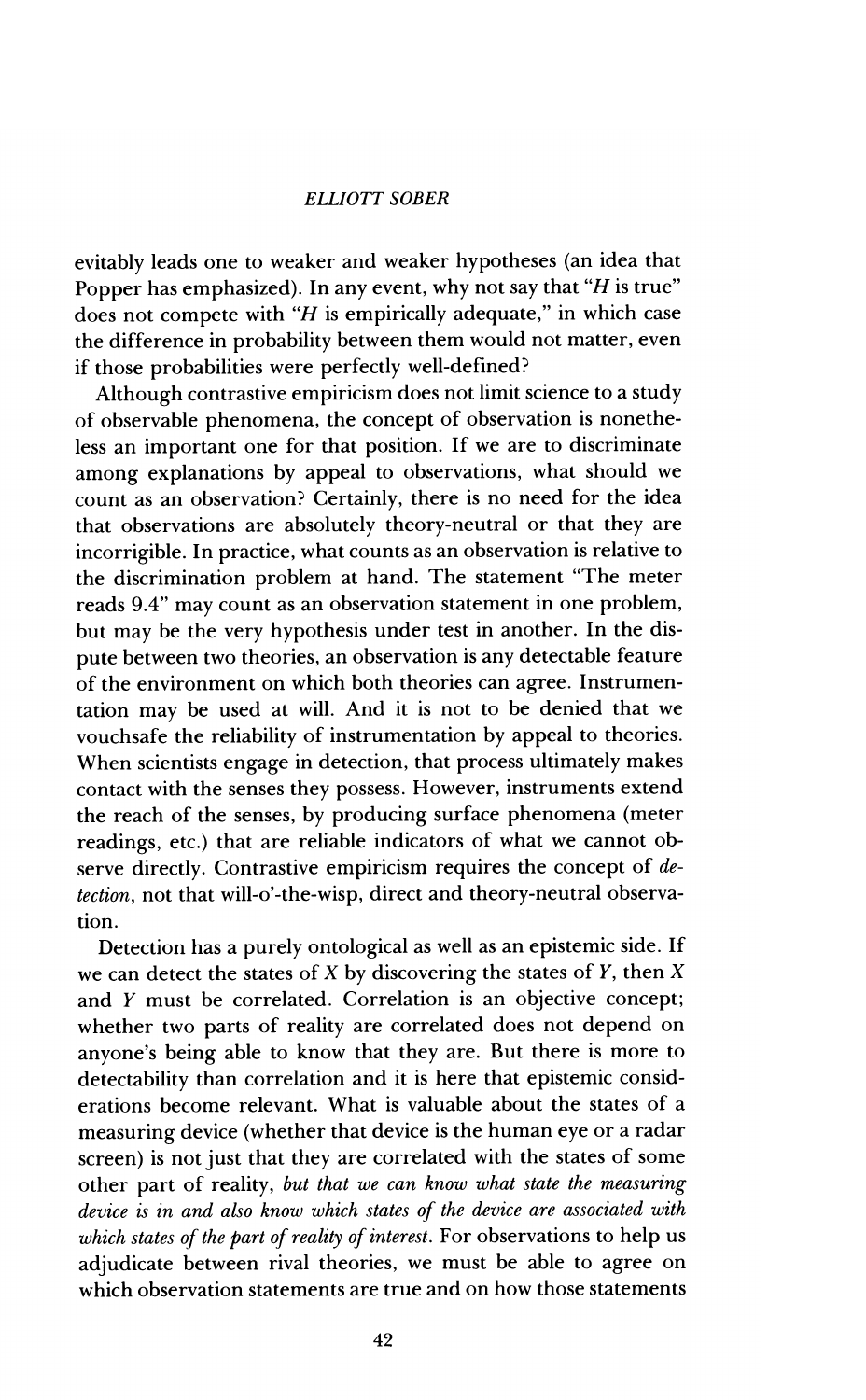should be interpreted without first having to know which rival theory is true. This is why the idea of detection involves the requirement that we be able to fix the evidential significance of observations without begging the question.<sup>9</sup>

Even with this relaxed view of observation, contrastive empiricism still differs from some characteristic forms of scientific realism. Realists do not always reach agnostic conclusions when they confront pairs of theories they believe to be empirically equivalent (see, for example, Boyd 1985). Empiricists (whether of the constructive or the contrastive variety) decline to say which of  $Y_1$  and  $Y_3$  is true. Realists, on the other hand, often appeal to nonobservational considerations to decide this question. For example, they sometimes say that  $Y_1$  is simpler or less *ad hoc* than  $Y_3$ , or that  $Y_1$  is a better explanation of certain empirical regularities than  $Y_3$  is. Realists think that such considerations solve discrimination problems that empiricists think are insoluble. In this respect, realism embraces a kind of *rationalism*—a conviction that nonempirical considerations are relevant to deciding which hypotheses are true. The realist holds that the methods of science are more *powerful* than the empiricist allows.

I don't object to the idea that  $Y_1$  and  $Y_3$  differ in the respects just mentioned. I also don't object to the idea that the concepts citedsimplicity, ad hocness, and explanatoriness-sometimes provide reasons that are pertinent to judging truth values. What I deny is that they do so in a way that transcends the bearing of likelihood (Sober 1988, 1990b). When greater explanatoriness reflects greater likelihood, it makes perfect sense to prefer the more explanatory hypothesis. However,  $Y_1$  and  $Y_3$  (and also  $X_1$  and  $X_3$ ) have *identical* likelihoods; this fact leads contrastive empiricism to deny that these discrimination problems are scientifically soluble.

A full exposition of contrastive empiricism would have to consider whether there are nonobservational signs of truth. For example, we would have to examine the claim that the *simplicity* or parsimoniousness of a hypothesis is a ground for deciding whether the hypothesis is true that goes beyond what the observations tell

<sup>&</sup>lt;sup>9</sup>This account of how contrastive empiricism understands the concept of observation is, I think, more adequate than the one I suggested in Sober 1990a.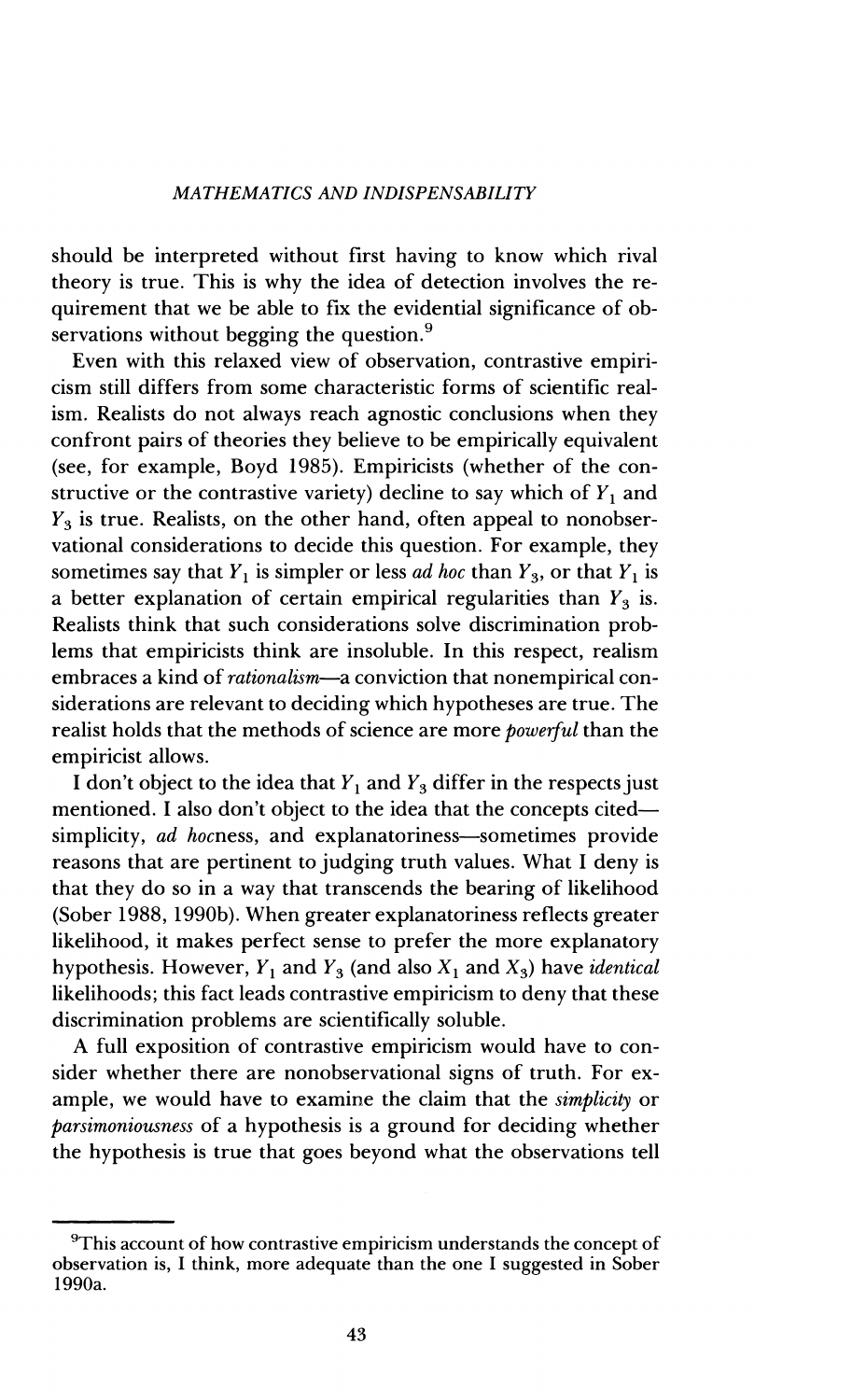us. I believe that there is considerable reason to reject this idea (Sober 1988, 1990b; Forster and Sober forthcoming). But we need not pursue this question here. My goal in this paper is to evaluate indispensability arguments about mathematics. These arguments claim that the *embirical* success of a scientific theory is an *embirical* reason to regard the mathematical claims it embeds as true. So even if there were *nonempirical* reasons for accepting a theory, these would not be relevant to the task at hand.

## 3. What's Wrong with Indispensability Arguments?

The Likelihood Principle has important implications for indispensability arguments. In a sense to be clarified presently, the only statements that are tested by observations are statements that are dispensable. Indispensability is not a synonym for empirical confirmation, but its very antithesis.

Let us suppose that mathematics is an indispensable part of any scientific explanation of the observations we have at hand. That is, each of the competing hypotheses  $(H_1, H_2, \ldots, H_n)$  embeds a set  $(M)$  of mathematical propositions. Suppose it emerges that the observations favor one of those hypotheses  $(H_1, say)$  over the others. Can we conclude that the empirical success of that hypothesis is an empirical reason for regarding the embedded mathematical statements as true?

If the Likelihood Principle is correct, the answer is no. It is an important feature of the Likelihood Principle that which observational outcome occurs makes a difference:

 $P(O/H_1) > P(O/H_2)$  if and only if  $P(\neg O/H_1) < P(\neg O/H_2)$ .

If the observations (O) favor  $H_1$  over  $H_2$ , then, if the observational outcome had failed to occur, the opposite verdict about the hypotheses would be required.<sup>10</sup>

 $10$ In this way, the Likelihood Principle entails that there is a symmetrical relationship between confirmation and disconfirmation: a hypothesis is supportable by observations if and only if there are observations that would count against it. This conforms to the Popperian ideas quoted from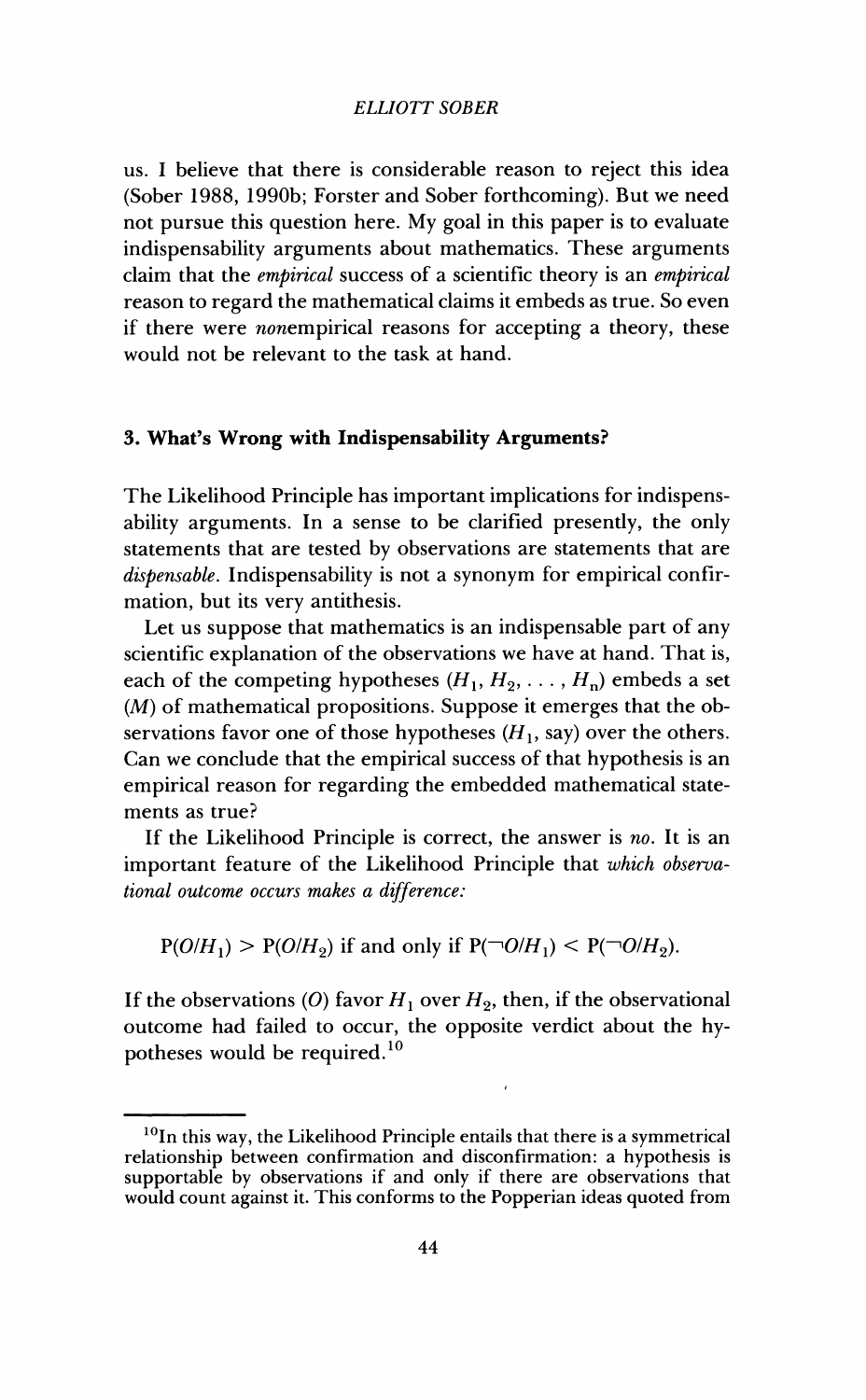#### MATHEMATICS AND INDISPENSABILITY

If the mathematical statements  $M$  are part of every competing hypothesis, then, no matter which hypothesis comes out best in the light of the observations,  $M$  will be part of that best hypothesis.  $M$ is not tested by this exercise, but is simply a background assumption common to the hypotheses under test.

Scientists wishing to discriminate among a set of competing hypotheses standardly recognize that they need to make background assumptions. These assumptions make it possible for them to bring observations to bear on the hypotheses. If the testing problem is statistical, they will call these background assumptions their "statistical model." It is a truism that the model of an experiment is not tested in the experiment. The model is supposed to include only statements that can be regarded as plausible regardless of which hypothesis turns out to be true. The background assumptions inevitably include some amount of mathematics. If the mathematical statements  $M$  are part of each hypothesis under test, then the observational outcome does not favor M over any of its competitors.

This last phrase allows us to say what it would take for the mathematical statements  $M$  to be supported by observations. We would need to test  $M$  against  $M'$ , where  $M'$  is a competing set of mathematical hypotheses. What is required is that  $M$  and  $M'$  confer different probabilities on some set  $O$  of statements that can be checked by observation. It is perfectly permissible for background assumptions (A) to mediate the relation of  $M$  and  $M'$  to  $O$ . The observations would then be interpreted in terms of the Likelihood Principle:

O favors M over M' if and only if  $P_A(O/M) > P_A(O/M')$ .

In this testing procedure,  $M$  is *not indispensable*; there is at least one other candidate hypothesis that we can consider. What is more,  $M$  is (to use a Popperian phrase) placed at risk. If  $O$  turns out to be true, we favor M; but if  $\neg O$  turns out to be true, we favor M' instead.

Formulating the indispensability argument in the format specified by the Likelihood Principle shows how unrealistic that argu-

Musgrave 1986 in note 5, though not to Popper's thesis that falsification and verification are asymmetrically related.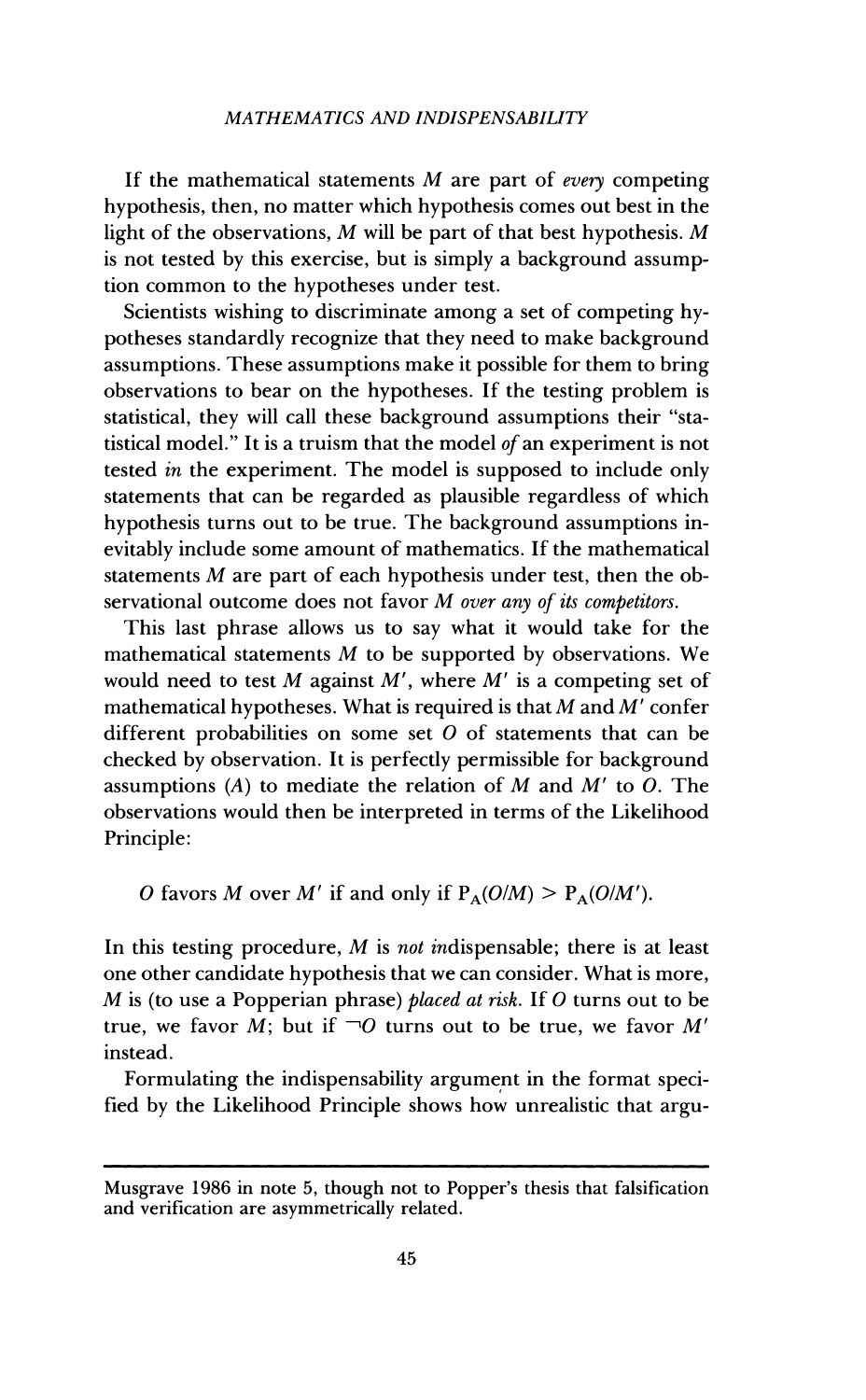ment is. For example, do we really have alternative hypotheses to the hypotheses of arithmetic? If we could make sense of such alternatives, could they be said to confer probabilities on observations that differ from the probabilities entailed by the propositions of arithmetic themselves? I suggest that both these questions deserve negative answers.

None of these critical comments apply to abductive arguments concerning genes or quarks. The genetic hypothesis competes with other hypotheses, and these different hypotheses make different predictions (usually probabilistic in character) about what we observe. The same can be said for the theory of quarks. An observation justifies our believing such hypotheses precisely to the extent that it discriminates between those hypotheses and others.

If we provide such arguments from observations with a deductive formulation, the difference between the "indispensability" of genes and quarks and the "indispensability" of numbers becomes vivid:

 $(I)$  $H_1$  or  $H_2$  $(H_1 \& A)$  entails O and  $(H_2 \& A)$  entails  $\neg O$  $A & O$  $H_1$ (II)  $H_1$  or  $H_2$  $(H_1 \& A)$  entails O and  $(H_2 \& A)$  entails  $\neg O$  $H_1$  does not entail O (or  $\neg$ O)  $H_2$  does not entail  $\neg O$  (or O)  $\boldsymbol{O}$  $\boldsymbol{A}$ 

(I) is a perfectly respectable indispensability argument; the observational outcome O refutes  $H_2$  and establishes  $H_1$ . We might describe this result by saying that  $H_1$  is "indispensable" with respect to the task of explaining O (modulo the assumption that  $H_2$  is the only other alternative).

(II), however, is highly questionable. We might be tempted to say that A is "indispensable" in this case; after all, the hypotheses  $H_1$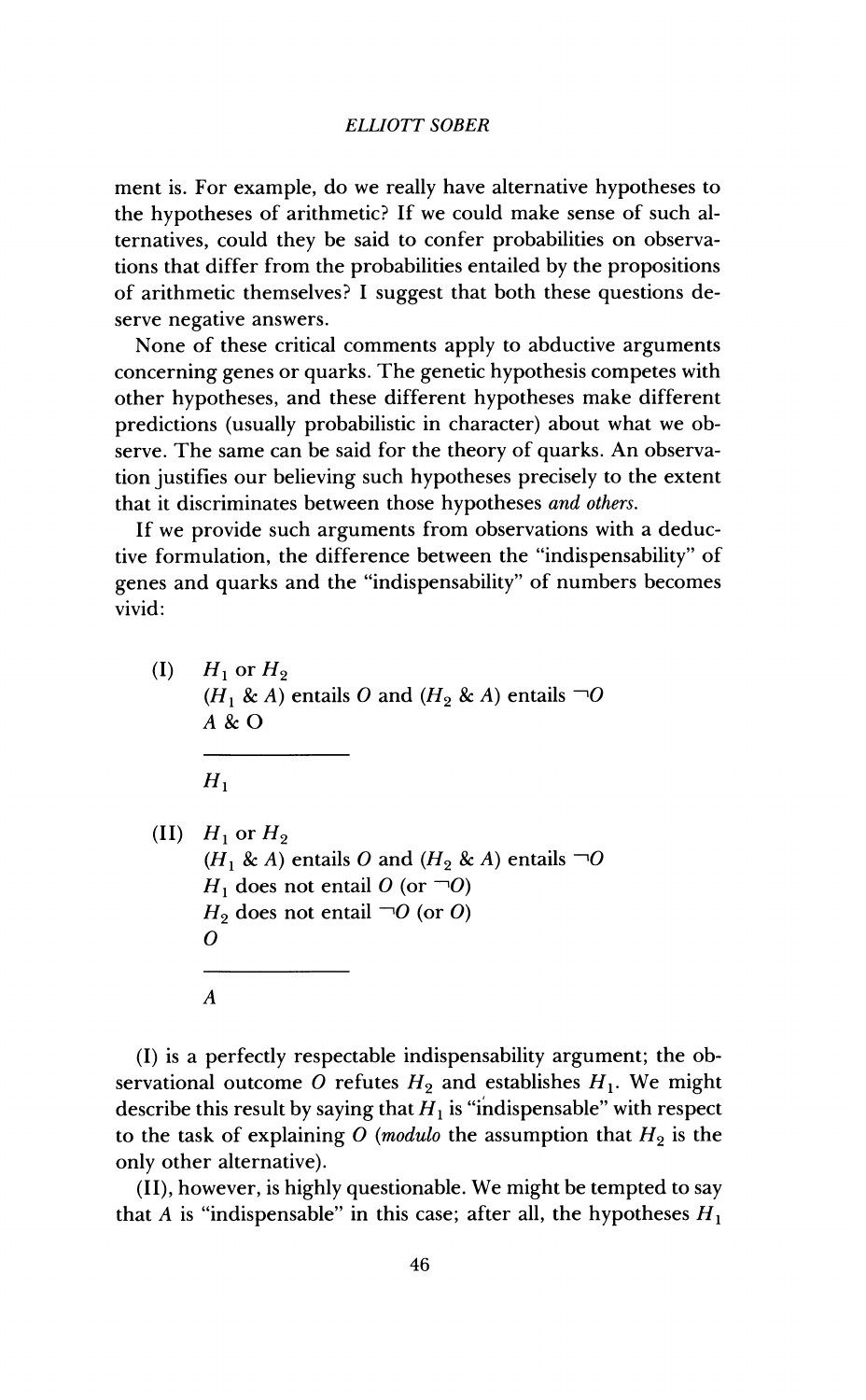and  $H_2$  have implications about the observations (O) only if we assume that  $A$  is true. (II), of course, is not deductively valid. Nor does a probabilistic recasting of (II) make it any more acceptable. In  $(II)$ , A is an "indispensable background assumption," but the observation statement  $O$  does nothing to show that  $A$  is true.

In (I), it is the observational outcome O that shows that  $H_1$  is "indispensable"; if the observations had been different (so that we regarded  $\neg$ O as true), then we would have said that it is  $H_9$ , not  $H_1$ . that is "indispensable." However, in (II) the type of "indispensability" possessed by  $A$  is something we can ascertain prior to the observational result; the observational outcome O could be deleted or negated without changing the basic force of the argument. Genes and quarks are indispensable a posteriori. Numbers appear to be quite different; they seem to be a priori indispensable.

Argument (II) contains a redundant premise. That redundant premise  $(0)$  gives the erroneous impression that the observational outcome plays a role in supporting the conclusion that is drawn. However, the basic idea behind (II) can be expressed more concisely as follows:

(III)  $H_1$  or  $H_2$  or ... or  $H_n$ For each  $H_i$ ,  $H_i$  entails M

(III) is valid. In addition, (III), unlike (I) and (II), does not pretend that the empirical content of a scientific theory can be separated from its mathematical content. However, (III) does not mention the fact that one of the competing hypotheses turned out to be predictively successful.<sup>11</sup>

The contrast just introduced—between a priori indispensability and a posteriori indispensability—allows us to clarify the formulation of the indispensability argument with which this paper began. I construed the indispensability argument as offering an empirical

 $\boldsymbol{M}$ 

<sup>&</sup>lt;sup>11</sup>Population biologists would call proposition  $M$  in argument (III) a *robust theorem* of the models described. It is an important question for the empirical sciences whether and why the robustness of a proposition is a ground for thinking that it is true. See Orzack and Sober (forthcoming) for discussion.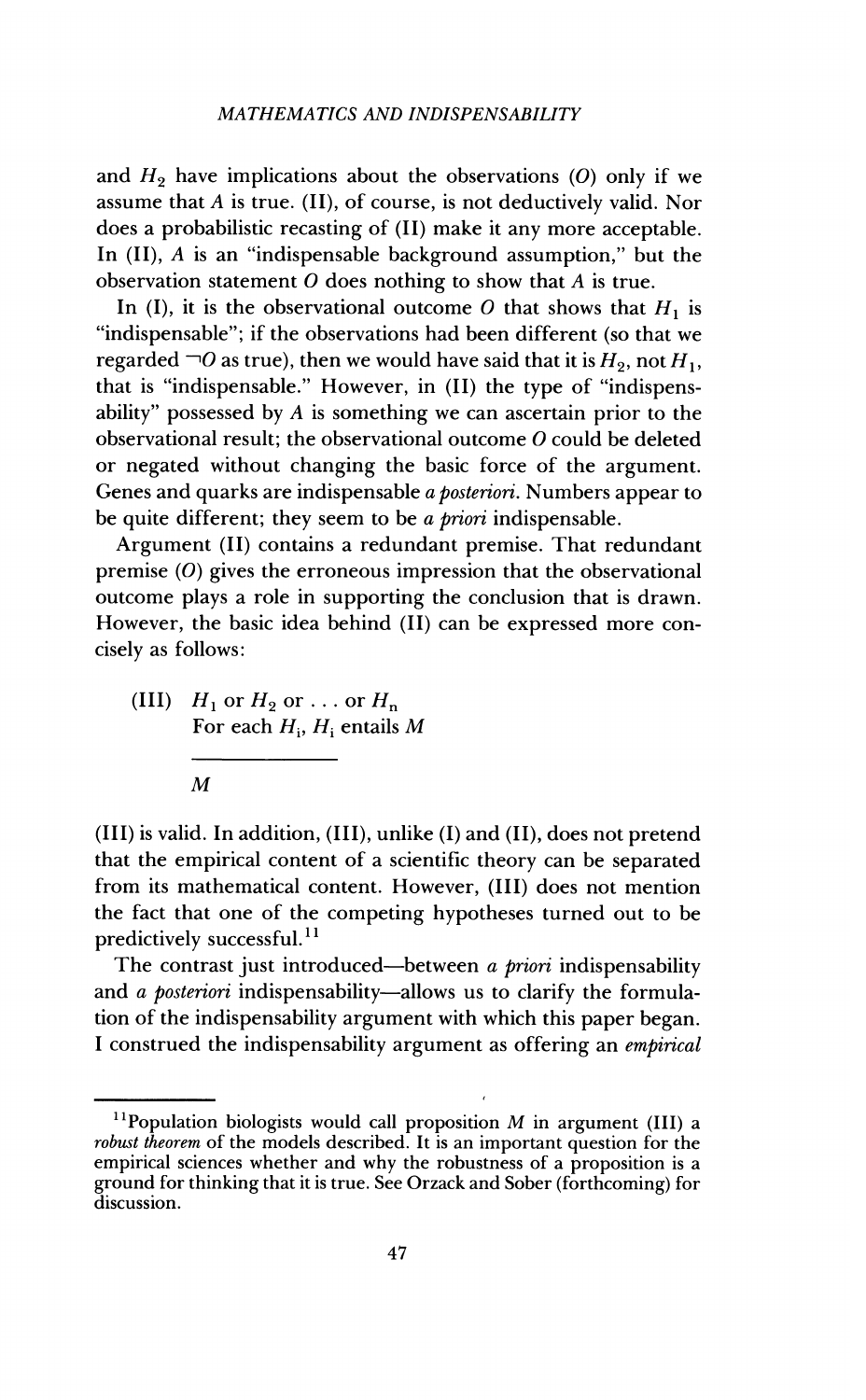argument. We wish to explain why a given theory is predictively successful. This is an *observation*. The explanation endorsed is that the theory is true (or approximately so); if the theory includes mathematics, the preferred explanation entails that the embedded mathematical statements are true.

Although Putnam (1971) is often thought of as having defended this line of argument (see note 3, above), it is worth considering what he says later in the same essay, when he considers the problem of predictively equivalent theories. When it comes to comparing the realist's claim that a theory  $T$  is true with the "demon hypothesis," according to which  $T$  is false though a demon is making it appear as if  $T$  is true, Putnam invokes the concept of *prior plau*sibility as a reason for preferring the former. Putnam says that judgments of prior plausibility are influenced by considerations of simplicity and by other considerations as well. These are not spelled out, nor is it explained why these considerations favor realism over its alternatives. Indeed, Putnam asserts that saving that realism is more plausible than the demon hypothesis "is neither to make a judgment of empirical fact nor to state a theorem of deductive logic; it is to take a methodological stand" (1971, 353). Putnam reports the stand he has taken and asserts that "all rational" men" do as he has done.

I have already mentioned that I am skeptical of these nonempirical considerations. But the point of importance here is that Putnam's discussion of prior plausibility is not relevant to the em*pirical* indispensability of mathematics, or of anything else. No one claims that genes and quarks are a priori indispensable. We believe in them because the observations are one way rather than another. If mathematical realism is to be justified by a similar argument, remarks about the need for a prior plausibility ordering are beside the point.

## 4. Objections

It may be objected<sup>12</sup> that I have failed to consider a way in which simple arithmetic propositions receive empirical confirmation in

<sup>&</sup>lt;sup>12</sup>I owe this formulation of the objection to Penelope Maddy.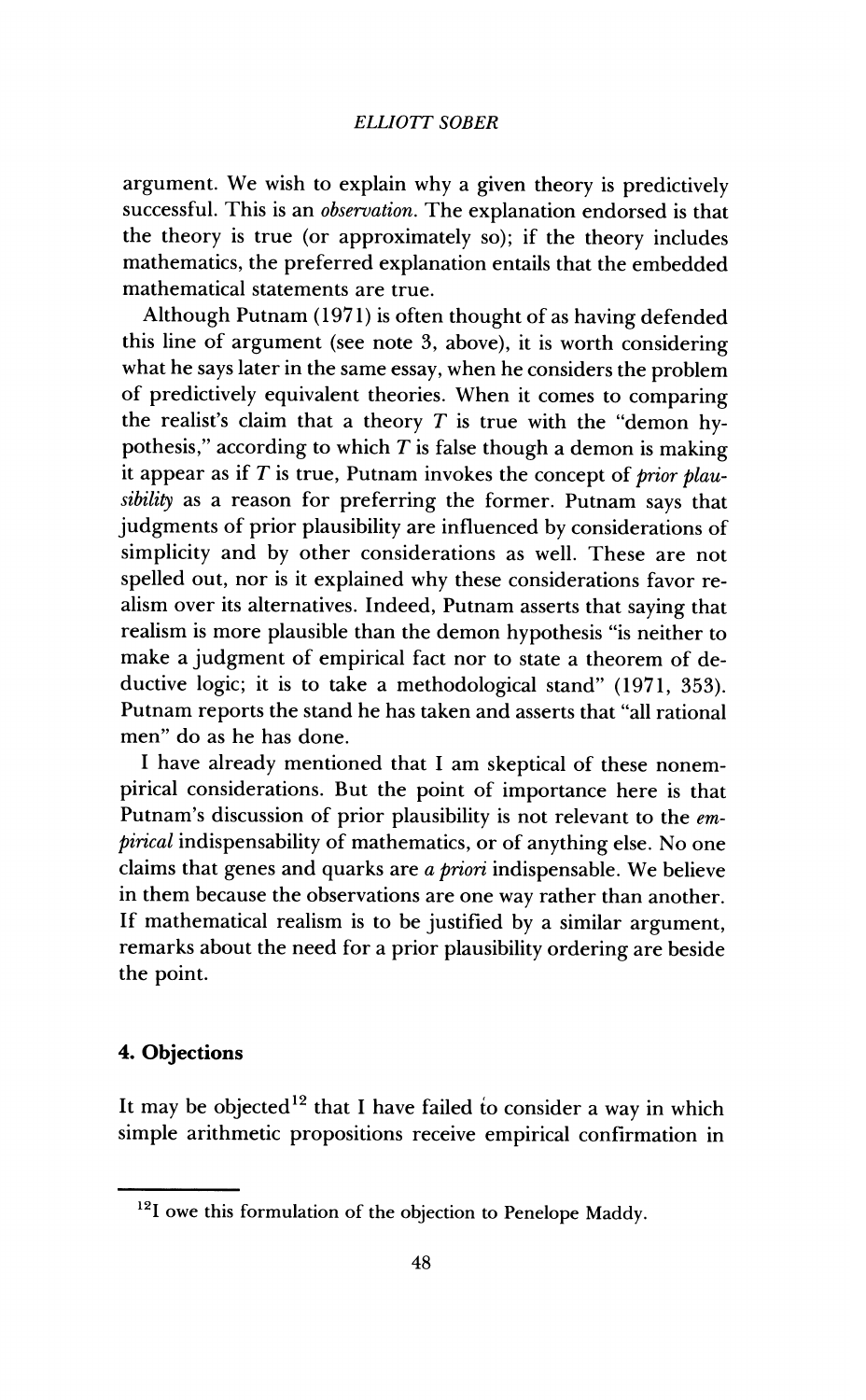accordance with arguments that conform to pattern (I). For example, consider the set of competing hypotheses  $H_n$ :

 $(H_n)$  2 + 2 = n.

Each member of this set, when conjoined with the following auxiliary assumption A, makes a different prediction about how many apples there are on the table:

(A) There are  $2 + 2$  apples on the table.

Surely, the objection goes, when we observe that there are 4 apples on the table, this result favors  $H_4$  over the other members of  $H_n$ . What is more, the inference just described can be represented as a pattern (I) argument:

 $H_1$  or  $H_2$  or  $\ldots$   $H_n$  or  $\ldots$ For each i,  $H_i$  & A implies that there are i apples on the table.  $\boldsymbol{A}$ There are 4 apples on the table.

 $H_{4}$ 

Although this argument is valid, it nonetheless conceals a salient fact about how we reason in such circumstances. If there had failed to be 4 apples on the table. I do not think we would have concluded that  $2 + 2$  has a sum different from 4. Rather, we would have concluded that the auxiliary assumption  $A$  is mistaken. If this is how we comport ourselves, then the "experiment" just described need never have been run. If we hold our belief that  $2 + 2 = 4$ immune from revision in this experiment, then the outcome of the experiment does not offer genuine support of that proposition.<sup>13</sup>

In the real world, we frequently encounter quantities that fail to combine additively. Pour two gallons of salt into two gallons of

<sup>&</sup>lt;sup>13</sup>Although this claim may seem to contradict Quine's idea that no belief is immune from revision, it does not. I am talking about the attitudes  $we$ actually have in this experiment; I do not suggest that we should hold  $2 + 2 = 4$  immune from revision in all possible experiments.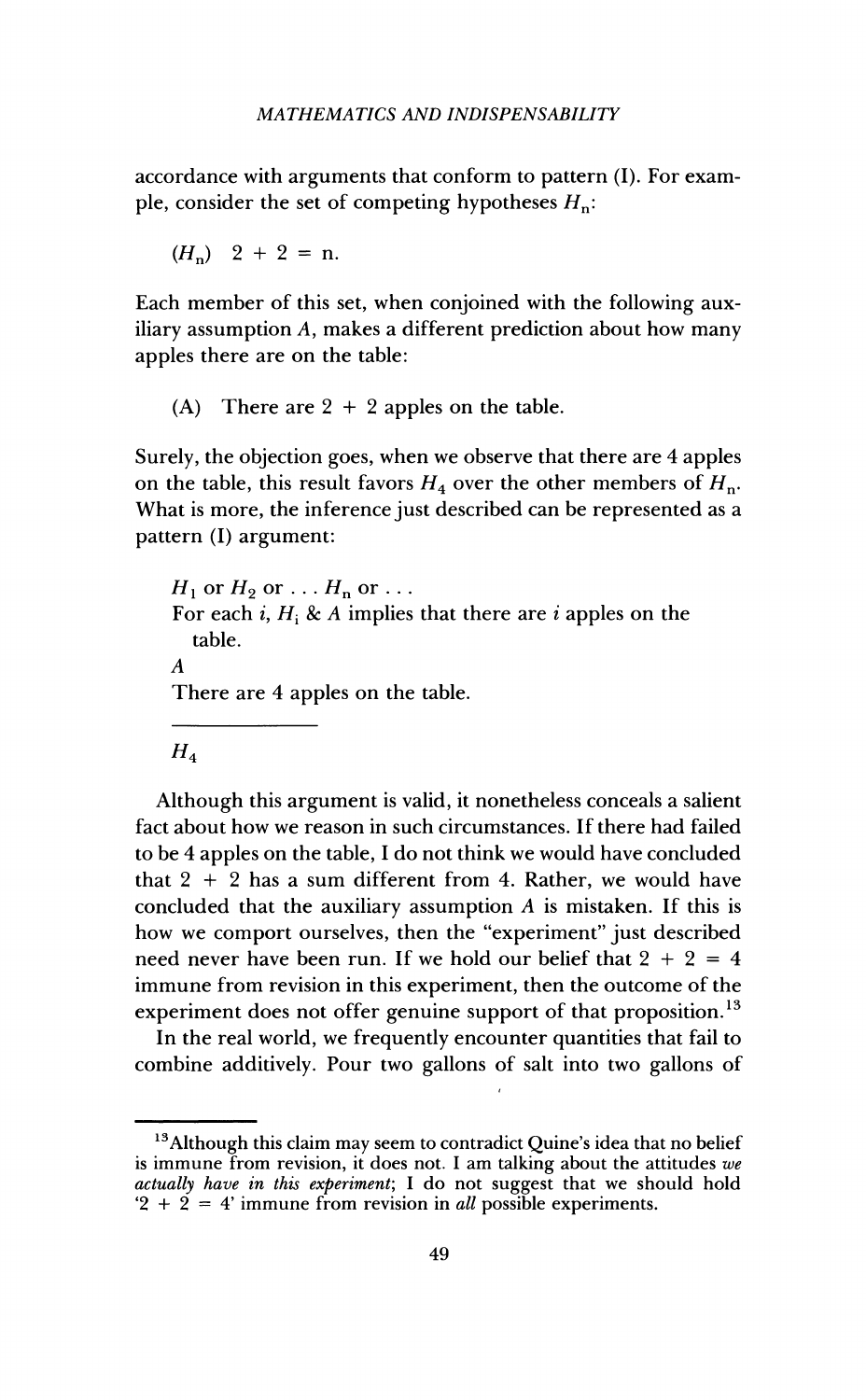water; you will not obtain a volume of four gallons. Place two chickens together with two foxes: this will not produce four organisms, but just two foxes and a pile of feathers. Evidently, these processes do not shake our confidence in arithmetic. If we interpret nonadditive cases in this way, we can hardly claim that observed examples of *additivity* offer genuine confirmation of our arithmetic beliefs.<sup>14</sup>

It would be naive to insist that if mathematics is empirical, then a single experiment of the kind just described should suffice for us to reject propositions like  $2 + 2 = 4$ . As Ouine has emphasized, there are perfectly empirical propositions that we are loathe to abandon when a prediction fails. The fact that we do not abandon  $2 + 2 = 4$  when we count gallons or organisms is of a piece with the fact that nineteenth-century astronomers did not abandon Newtonian mechanics when they encountered predictive anomalies. If it is good policy not to reject highly confirmed theories at the drop of a hat, then it may be possible to explain why we hold tenaciously to our mathematics and still argue that mathematics, in fact, is empirical.

My response to this line of argument is that I have no quarrel with the following conditional claim:  $IF$  our acceptance of  $2 + 2 = 4$  is justified empirically, then it still may make sense to retain our belief in it when our trafficking with gallons or organisms seems to engender a counterexample. I am not attempting to show that no observations could rationally dislodge our confidence in this proposition. Rather, my goal is to undermine a particular line of argument that purports to show that our justification for accepting '2 + 2 = 4' is purely empirical. For me, the suspect claim is that '2 + 2 = 4' is confirmed each time we add two objects to two other objects and obtain four. This claim would be true only if failures of additivity would disconfirm the arithmetic statement.

Thus, for all I've said, it may be true that genuinely a priori propositions and superbly well-entrenched empirical propositions have in common the fact that we are disinclined to reject them. If

<sup>&</sup>lt;sup>14</sup>Here I am restating one aspect of an objection that Ayer (1958) formulated against Mill's claim that mathematical statements are inductive generalizations. My version of it, of course, is not tied to verificationism nor to a purely deductivist notion of empirical test. Nor am I arguing that no observation could disconfirm our belief that  $2 + 2 = 4$ .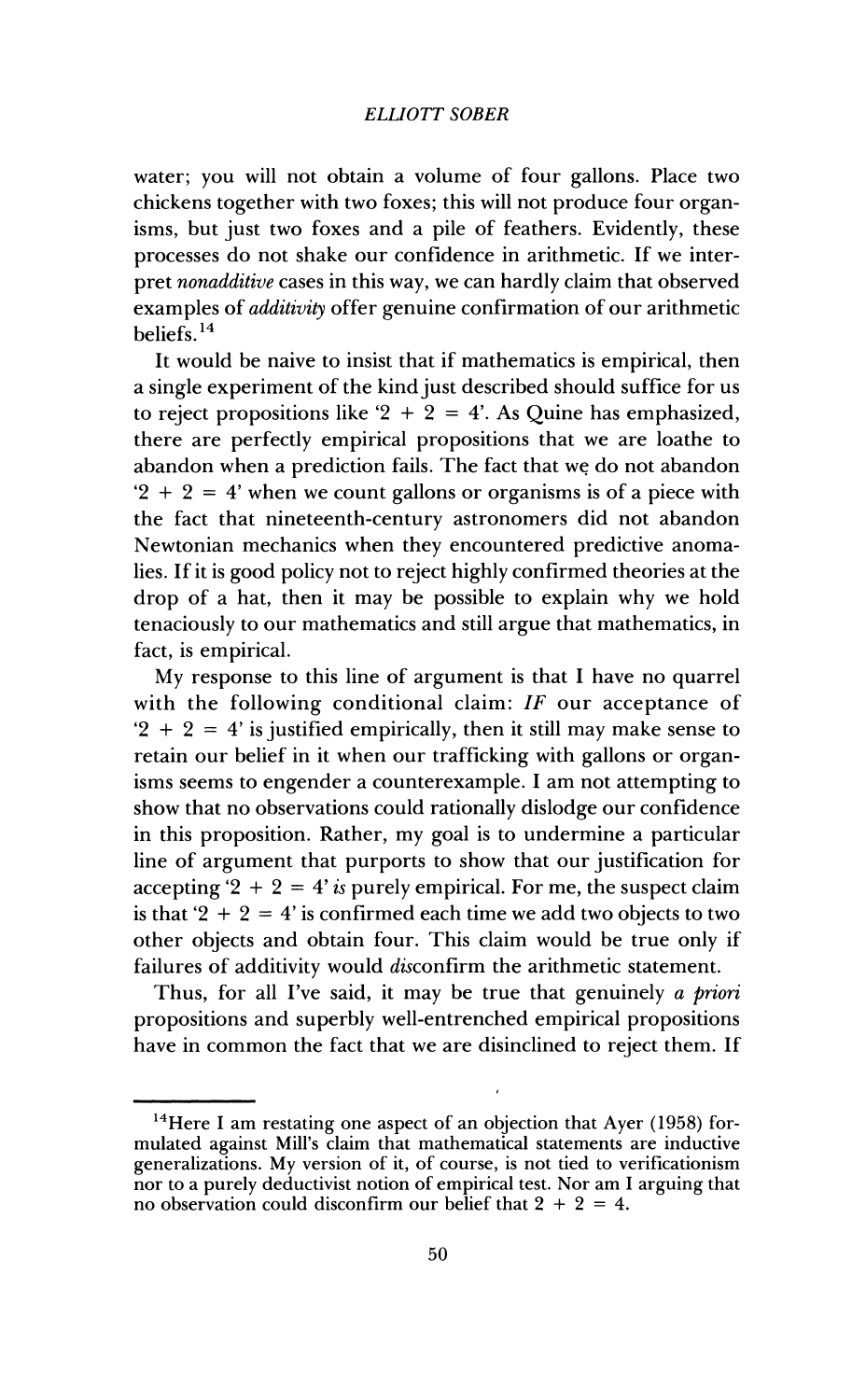so, our disinclination to reject  $2 + 2 = 4$  when gallons or organisms behave nonadditively does not show that the arithmetic statement is a priori. On the other hand, our disinclination to reject does show something important about our inclination to accept. If we are not prepared to reject '2 + 2 = 4' in the face of nonadditivity, we cannot claim that our justification for accepting  $2 + 2 = 4$ rests on our encounters with additivity (Musgrave 1986).

I hope it is clear that my argument is perfectly consistent with the fact that the history of mathematics contains propositions that mathematicians believed for empirical reasons. Plateau's problem in the nineteenth century is an example. The problem, roughly, was to find the surface of least area that is bounded by a given closed contour. Plateau dipped pieces of wire into soap suds and empirically discovered the solution for a number of cases (Courant and Robbins 1969, 385-97). In this example, observations clearly do make a difference; the observational outcome of the experiment influences which mathematical statement we believe.<sup>15</sup> My skepticism about indispensability arguments does not involve a denial of examples such as this. What I doubt is that successful prediction provides a *general* grounding for the mathematics used in empirical science.

There is another objection that I want to consider, one that challenges a basic idea of contrastive empiricism.<sup>16</sup> Contrastive empiricism says that observations bear on hypotheses solely by virtue of solving discrimination problems; O supports  $H_1$  only if there exists a competing hypothesis  $H_2$  and  $H_1$  confers on O a higher probability than  $H_2$  does. The objection asserts that a theory sometimes gains confirmational support because it is able to predict outcomes that no earlier theory was able to address. It isn't that the earlier theories entailed *false* predictions (or assigned very low probabilities to the events that the new theory says were to be

 $15$ The use of computers to check complicated proofs (as in the solution of the four-color problem in topology) may constitute a further example in which empirical evidence (viz., the printout that a computer generates) really does shape the mathematics we believe. But here again we can see the Likelihood Principle at work: for the observations to favor one hypothesis, it must be true that a different hypothesis would have been favored if the observations had been different.

<sup>&</sup>lt;sup>16</sup>I owe this objection to Geoffrey Hellman.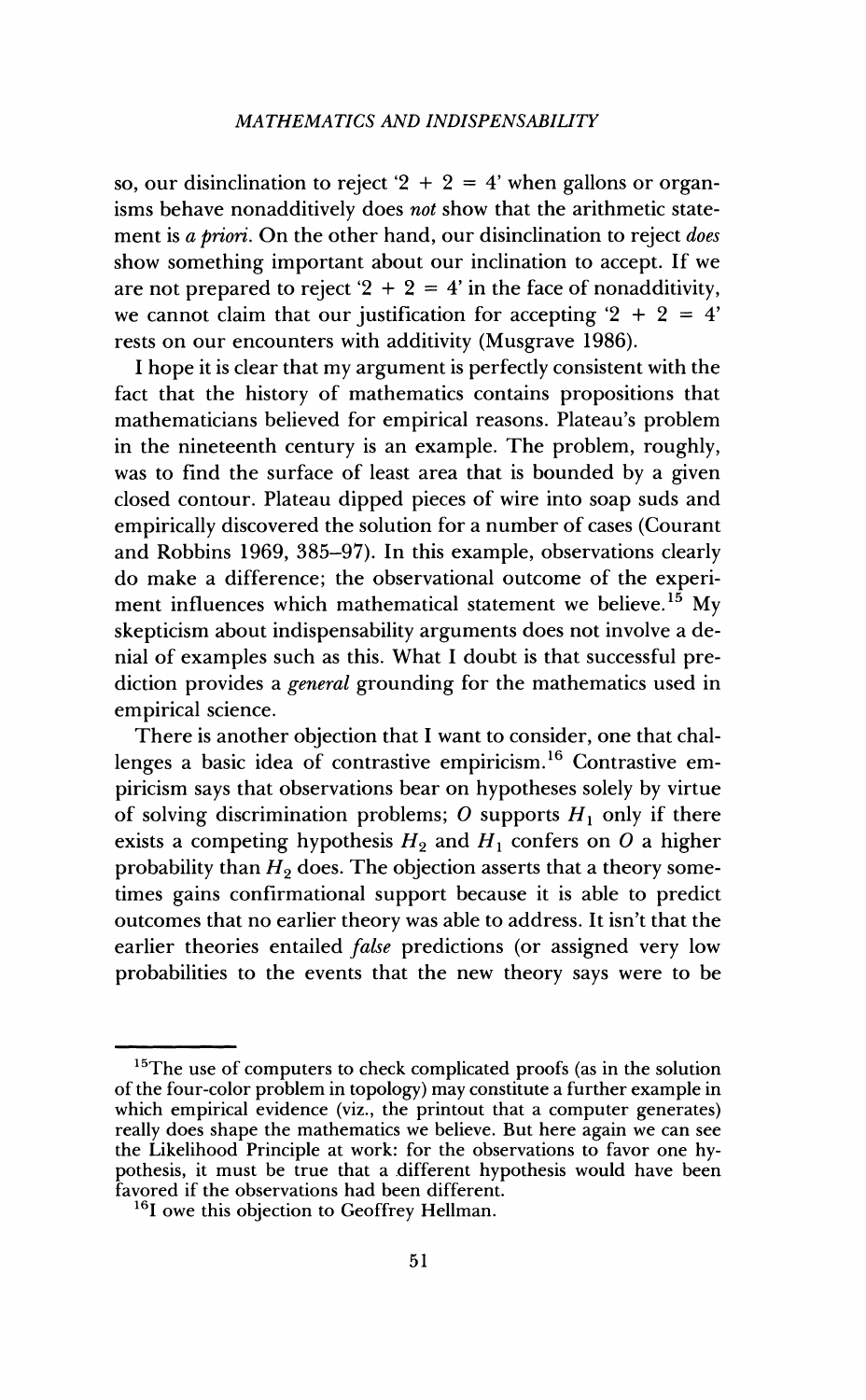expected); rather, the earlier theories were *entirely silent* on the issue that the new theory addresses successfully.

If this point were correct, it would provide a quite general refutation of contrastive empiricism. However, its particular relevance to the role of mathematics in empirical science deserves emphasis. The suggestion is that stronger mathematical assumptions facilitate empirical predictions that cannot be obtained from weaker mathematics.<sup>17</sup> Again, it isn't that a theory equipped with weaker mathematics entails false predictions; rather, the theory with the weaker mathematics does not make predictions about matters that the theory with the stronger mathematics is able to address successfully.

My reply to this objection has two parts. First, in the empirical case in which it is alleged that theories sometimes are confirmed without competing against alternatives, I suggest that we can find competitors if only we set our mind to it. For example, it might be suggested that Newtonian theory correctly predicted the return of Halley's comet and that no other theory at the time was able to say anything on the issue, either true or false. However, this suggestion ignores the fact that alternatives to Newton's theory can be constructed from Newton's laws themselves. The inverse square law competes with an inverse cube law and with many others besides. If Newton's laws make a true prediction about the return of Halley's comet, there are alternatives constructable from Newton's laws that make false predictions about that event.

Further evidence for this claim may be found in the fact that scientists often discount predictive successes when the predicted outcome was expected.<sup>18</sup> The fact that T successfully predicts  $O$  is often judged to be no strong evidence for  $T$ , if scientists believe that  $O$  would have happened even if  $T$  were false. We philosophers have no good account of what it means to conditionalize on the negation of a theory; but this should not lead us to airbrush the phenomenon. The fact of the matter is that when scientists lack a developed

 $17$  Hellman (1992) argues this point in connection with an example about constructivist mathematics and quantum mechanics.

<sup>&</sup>lt;sup>18</sup>I say "often" here because of the "problem of old evidence" (see, for example, the discussion in Eells 1990). The fact that Newtonian theory was able to explain facts about the tides was taken as evidence for the theory, even though those facts were known before the theory was proposed.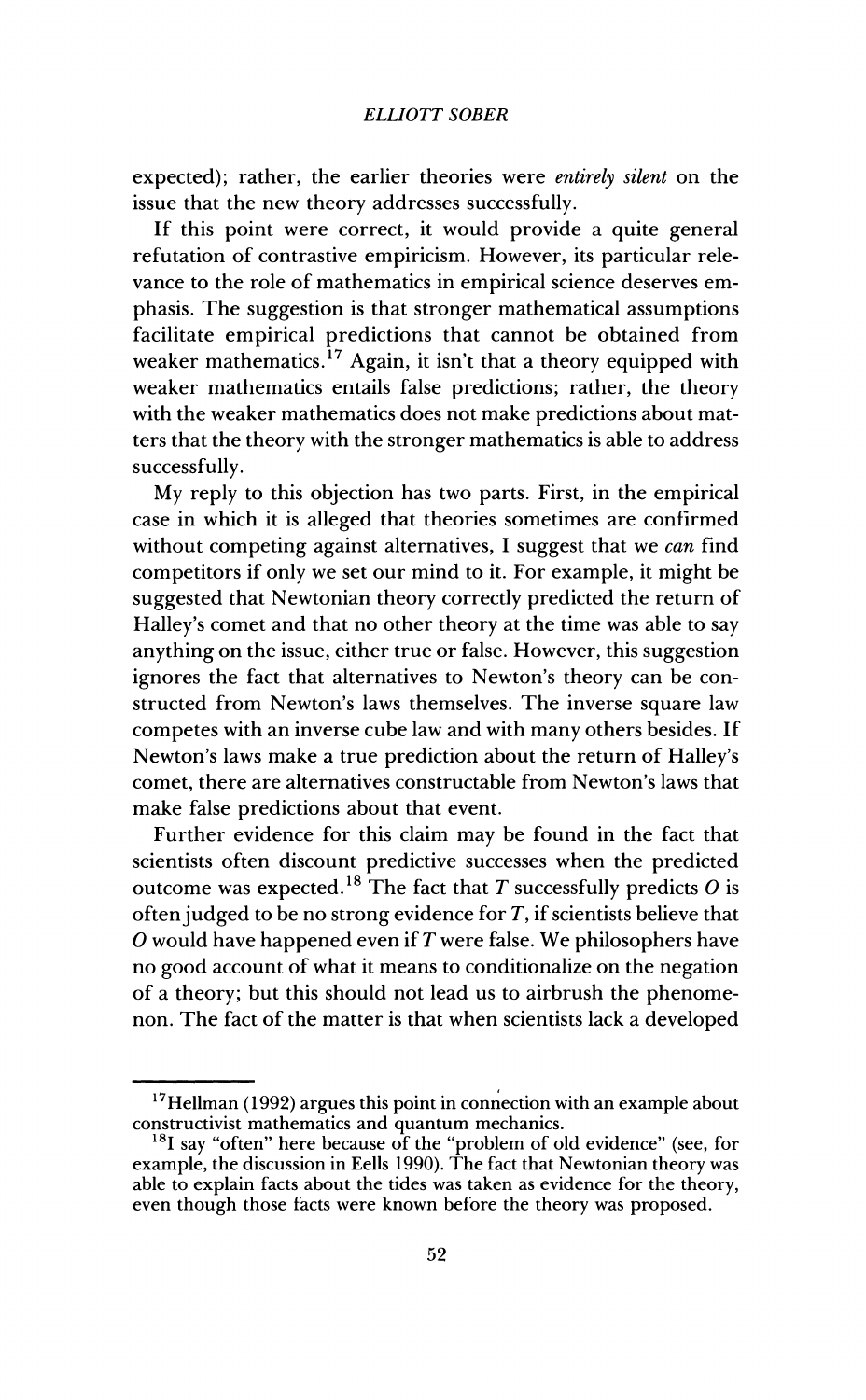substantive alternative to a theory, they contrast the theory with its own negation. This is a contrastive alternative that is always available for the asking.

I now want to consider the suggestion that stronger mathematics may allow empirical predictions that weaker mathematics cannot produce. What I question is that the predictive success of the stronger theory is evidence that the mathematical assumptions are true. Suppose that S embeds stronger mathematics than  $\overline{W}$  does and that S makes true predictions about matters on which  $W$  is silent. Is this evidence that the mathematics in  $S$  is true? I suggest that if the mathematics in S is given *credit* for these predictive successes, we should be prepared to *blame* those mathematical statements when they occur in theories that make false predictions. If S and W have the properties just mentioned, we can easily construct from them a pair of theories  $S'$  and  $W'$ , such that  $S'$  embeds stronger mathematics than W' does, and S' makes false predictions about matters on which W' is silent. Strong mathematics facilitates true predictions, but it facilitates false predictions as well.

It is a striking fact that mathematics allows us to construct theories that make *true* predictions and that we could not construct such predictively successful theories without mathematics. It is less often noticed that mathematics allows us to construct theories that make false predictions and that we could not construct such predictively unsuccessful theories without mathematics. If the authority of mathematics depended on its empirical track record, both these patterns should matter to us. The fact that we do not doubt the mathematical parts of empirically unsuccessful theories is something we should not forget. Empirical testing does not allow one to ignore the bad news and listen only to the good.

## **5. Concluding Remarks**

Perhaps the indispensability of mathematical statements in empirical science is some sort of reason to regard those statements as true. Nothing I have said here shows that this vague statement is wrong. What I have criticized is the idea that a mathematical statement inherits the observational support that accrues to the empirically successful scientific theories in which it occurs.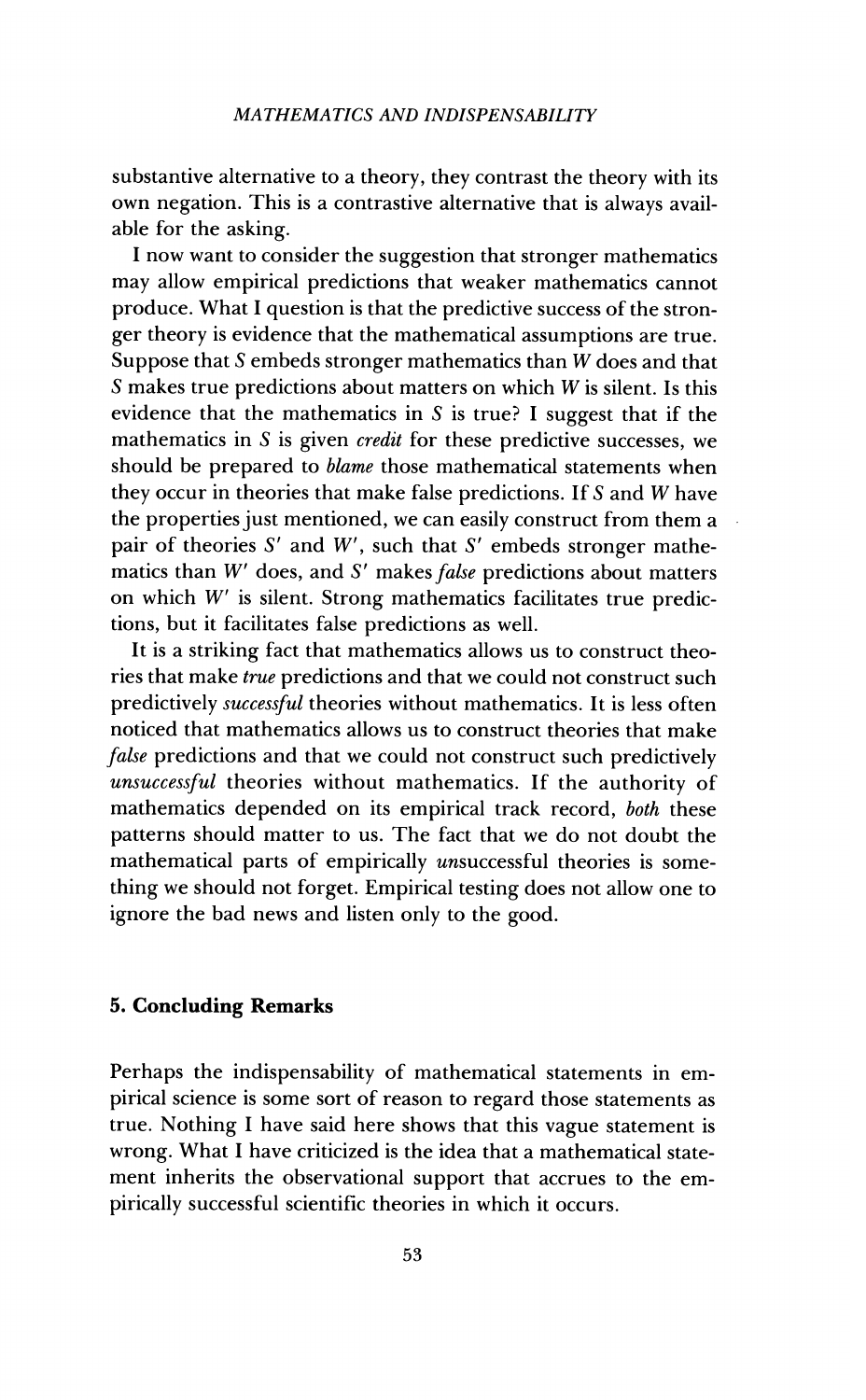Kant was talking about indispensability when he described various a priori truths as being necessary for the possibility of experience. However, he did not interpret this sort of indispensability as providing an *embirical* justification for the framework principles he was discussing. An assumption required by all coherent theories is not tested by observations.

The idea that the mathematical statements in an empirical theory are confirmed by the theory's predictive successes did not spring from nothing. The idea had its roots in *epistemological holism*.<sup>19</sup> Our beliefs, Quine (1953) says, face the tribunal of experience as a corporate body, not one at a time. Holism isn't just the logical point that theories require auxiliary assumptions if they are to be brought into contact with observations. It additionally maintains that evidence supports or infirms whole theories; evidential support cannot be apportioned differentially among a theory's proper parts.

The simple idea of the Likelihood Principle shows where epistemological holism goes wrong. Experience does not render judgments about a single belief or about a whole corpus of beliefs. Experience does not declare suspects guilty or innocent, quite apart from whether those suspects are individuals or corporations. Rather, experience solves discrimination problems. Given a set of hypotheses, experience helps determine which hypothesis, simple or complex, is most plausible.

It immediately follows that epistemological holism is mistaken. If experience is in the business of solving discrimination problems, then what will be true of the whole may not be true of the part. Consider two theories that share an assumption. For simplicity, we can represent each theory as a conjunction.  $T_1$  makes an assertion of the form  $A \& B$ ;  $T_2$  makes an assertion of the form  $A \& C$ . Suppose an experience favors  $T_1$  over  $T_2$ . I suggest that this test favors  $B$  over  $C$  but does not favor  $A$  over any alternatives that it may have. If whole theories compete against each other, it is an open question which *parts* of the theories we favor have actually been tested. Testing whole theories is not the same as testing the parts of those theories.<sup>20</sup>

<sup>&</sup>lt;sup>19</sup>Laudan (1984, 227) has emphasized the connection between standard versions of scientific realism and epistemological holism.

<sup>&</sup>lt;sup>20</sup>The defects in epistemological holism are also readily recognizable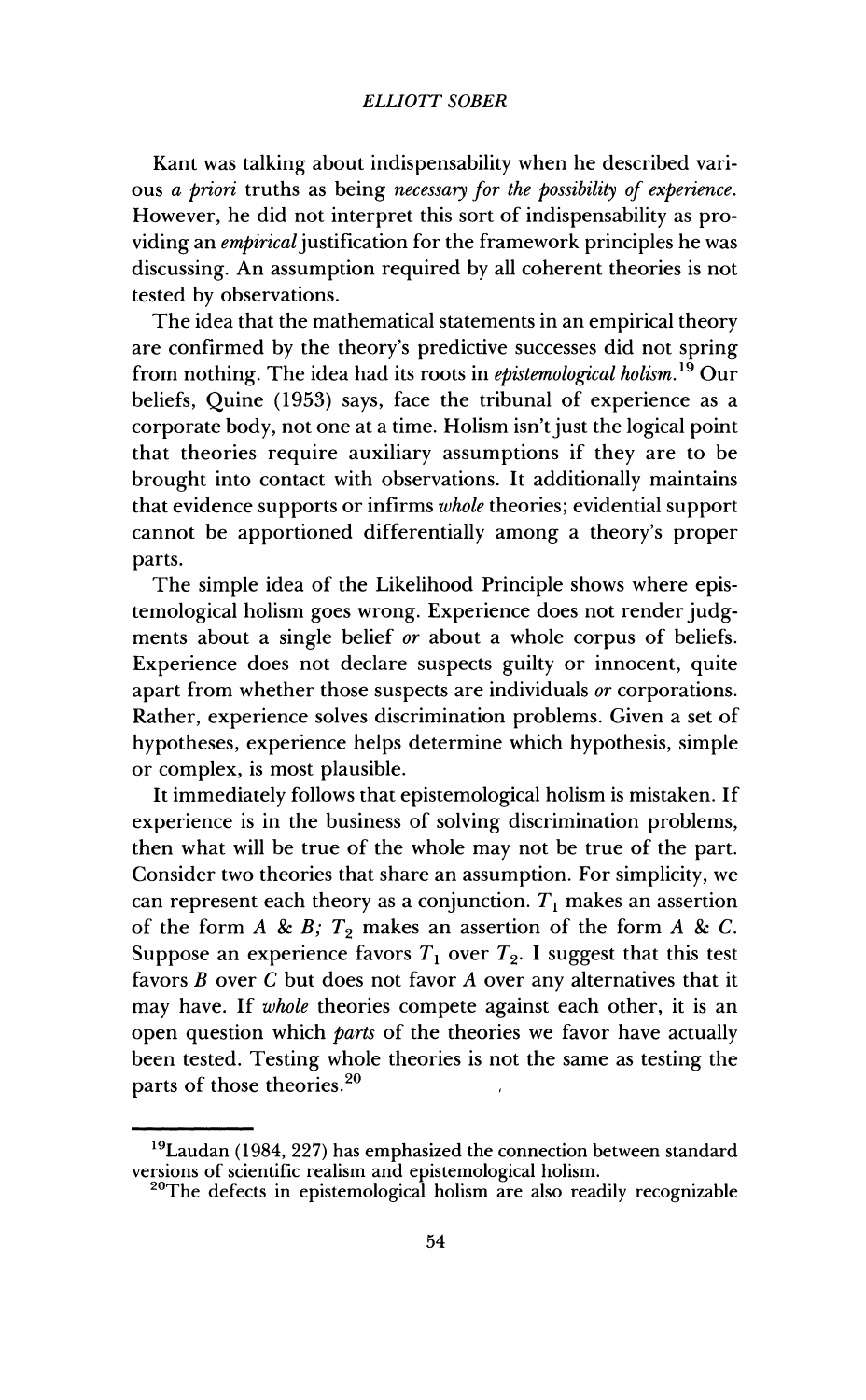Although I have formulated my criticism of indispensability arguments within the framework of contrastive empiricism, the core of the criticism can be separated somewhat from the details of that epistemology. Contrastive empiricism claims that likelihood is the vehicle by which the bearing of observations on hypotheses should be assessed. As a form of empiricism, it parts ways with epistemologies in which the plausibility of hypotheses is heavily influenced by a priori considerations (e.g., by the assumption that simplicity always augments plausibility). But even proponents of such nonempirical criteria should be able to agree that *empirical* considerations must be mediated by likelihoods. $21$ 

A symmetrical point holds true for epistemologies whose empiricism is more narrow than the one I endorse. Even if one maintains that science is limited to deciding whether theories are empirically adequate, it still may be agreed that judgments about empirical adequacy are best understood as solutions to discrimination problems.

I don't rule out the possibility that some of the theories that we now regard as mathematical eventually will undergo the metamorphosis that overtook geometry a century ago. Perhaps an alternative to number theory will be formulated someday and the old and new theories will turn out to make different predictions about observables. If this happens, we may find empirical reasons to favor one number theory over the other. What I deny is that anything like this scenario accurately describes the status of number theory  $now.<sup>22</sup>$  If we now have reason to regard such mathematical theories

from a Bayesian point of view. An observation  $O$  can raise the probability of a theory T without thereby raising the probability of C, where C is a deductive consequence of  $T$ . For example, suppose  $\vec{l}$  draw a card at random from a normal deck and place it face down on the table before me. Let  $H =$  "The card is the seven of hearts," let  $O =$  "The card is red," and let  $C =$  "The card is a seven." O raises the probability of H from 1/52 to  $1/26$ , while the probability of C remains what it was before, namely,  $1/13$ . It is astonishing how often realists formulate their indispensability arguments by appealing to what Hempel (1965, 31) called the special consequence condition.

 $^{21}$ A related point is that the main argument of this paper is neutral on the dispute between Bayesians and "likelihoodists." Both sides should be able to agree that empirical considerations enter into the assessment of the plausibility of hypothesis by way of the vehicle of likelihood.

<sup>&</sup>lt;sup>22</sup>The history of science has been full of surprises. What seems untest-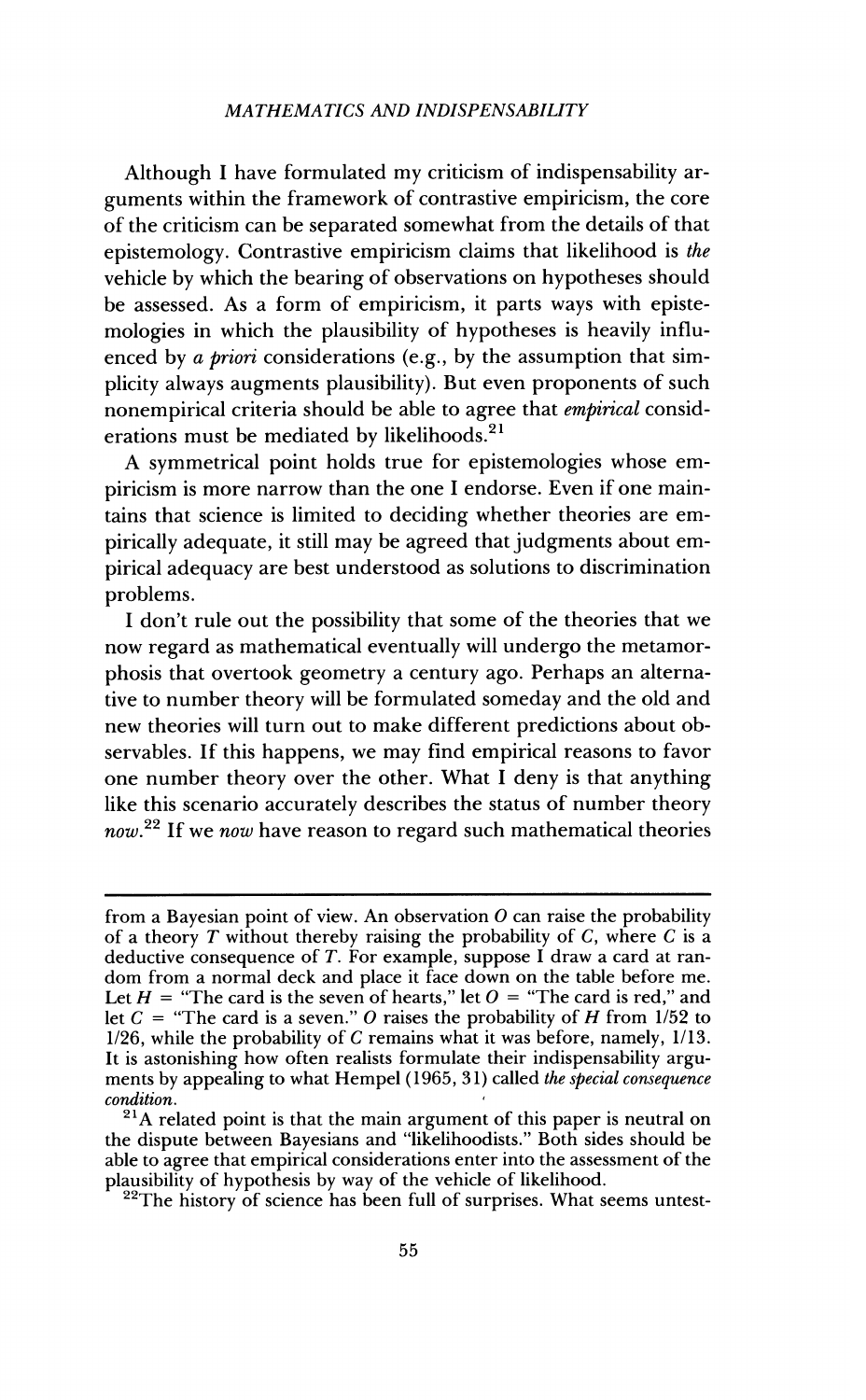as true, and to take their ontological commitments at face value, those reasons are not empirical. $2^{\frac{3}{2}}$ 

University of Wisconsin-Madison

#### **REFERENCES**

Ayer, A. J. 1958. Language, Truth, and Logic. London: Victor Gollanz.

- Bovd. R. 1985. "Lex Orandi est Lex Credenti." In Images of Science: Essays on Realism and Empiricism, ed. P. Churchland and C. Hooker. Chicago: University of Chicago Press.
- Carnap, R. 1956. "Empiricism, Semantics, and Ontology." In Meaning and Necessity. Chicago: University of Chicago Press.
- Courant, R., and H. Robbins. 1969. What is Mathematics? Oxford: Oxford University Press.
- Edwards, A. 1972. Likelihood. Cambridge: Cambridge University Press.
- Eells, E. 1990. "Bayesian Problems of Old Evidence." In Scientific Theories. ed. C. Wade Savage. Minneapolis: University of Minnesota Press.
- Field, H. 1980. Science Without Numbers. Princeton: Princeton University Press.
- Fine, A. 1984. "The Natural Ontological Attitude." In Scientific Realism, ed. J. Leplin. Berkeley: University of California Press.
- Forster, M., and E. Sober. Forthcoming. "How to Tell When Simpler, More Unified, or Less Ad Hoc Hypotheses will Make More Accurate Predictions."

able at one time may become testable later on. Perhaps taking this lesson to heart allows us to "imagine" that arithmetic will be empirically tested in some future science. Musgrave (1986) denies that this is imaginable, and concludes that indispensability arguments for mathematics are mistaken (see note 5, above). My inclination, on the other hand, is not to deny that we can imagine this, as long as "imagination" is understood as the vague term that it is. What I resist is drawing the conclusion that arithmetic is therefore empirical, in the sense that our current warrant for believing it derives from observation. I can imagine that one day my house will be held up by hot air balloons; it does not follow that balloons are what holds it up  $\overline{now}.$ 

<sup>23</sup>The doubts developed in this paper about indispensability arguments complement those adumbrated by Maddy (1992, forthcoming). Maddy emphasizes the fact that natural scientists do not always interpret the different parts of a successful theory in the same way; they often judge that some elements are useful idealizations while others should be interpreted more realistically. Maddy's naturalism leads her to take this discrimination on the part of scientists as something that an adequate epistemology must capture. I agree, and suggest that contrastive empiricism may be able to do just that.